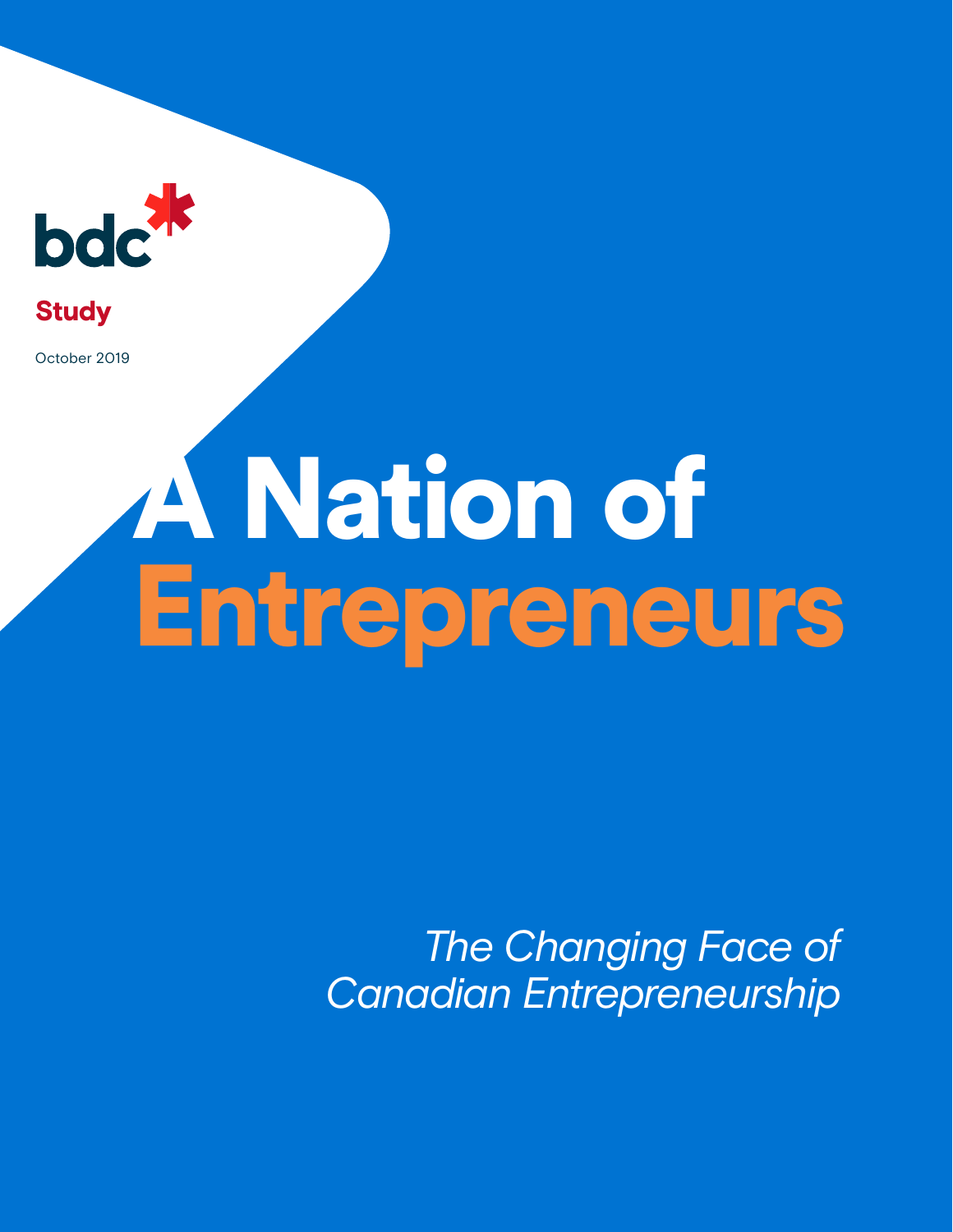# Table of contents

### **Authors**

Isabelle Bouchard, Economist, BDC [isabelle.bouchard@bdc.ca](mailto:isabelle.bouchard%40bdc.ca?subject=)

Pierre-Olivier Bédard-Maltais, Economist, BDC [pierre-olivier.bedard-maltais@bdc.ca](mailto:pierre-olivier.bedard-maltais%40bdc.ca?subject=)

### **Acknowledgements**

This study was made possible thanks to the invaluable contributions of Samuel St-Pierre Thériault, Louise Girard, Michelle Feder, Fay Hinkson, Isabelle Simard and Jovanka Charbonneau.

The Economic Analysis team of the Business Development Bank of Canada (BDC) prepared this study. It is based on public and proprietary data analyzed and interpreted by BDC. Any errors or omissions are BDC's sole responsibility. Reliance on and use of the information herein is the reader's responsibility.

Copyright © 2019 Business Development Bank of Canada

ISBN 978-1-989306-26-0

**1 888 INFO BDC |** [bdc.ca](http://www.bdc.ca)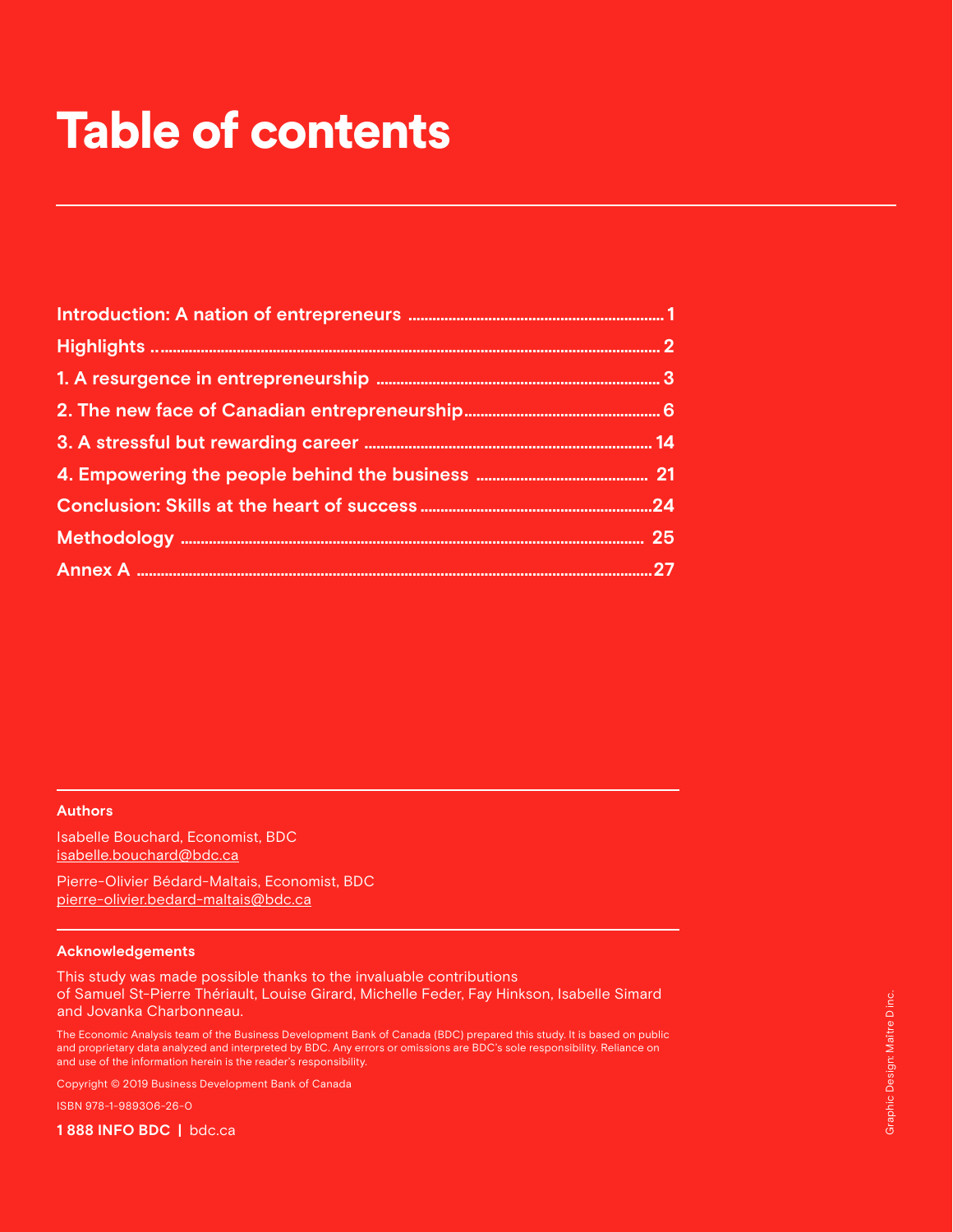# Introduction

### A nation of entrepreneurs

There are more than 1.1 million small and mid-sized businesses (SME) in Canada.1 Together, they account for 90% of all privatesector jobs,<sup>2</sup> employ 10.7 million Canadians<sup>3</sup> and contribute roughly \$1 trillion to Canada's gross domestic product.<sup>4</sup> In other words, small and mid-sized businesses are hugely important for economic growth and employment; they are the **backbone of our economy**.

What's more, Canada is one of the most entrepreneurial nations in the world. Canada tops many international rankings in terms of entrepreneurship,<sup>5</sup> and our history is full of great men and women who built globally competitive businesses.<sup>6</sup> In addition, Canada's economy relies more heavily on small and mid-sized businesses than the economy of the United States does.<sup>7</sup>

However, despite its importance to the economy, entrepreneurship remains a difficult, stressful career. One-third of all new businesses fail within five years, and only one in two companies are still open after 10 years. That may explain why entrepreneurship has attracted fewer and fewer Canadians over the past 20 years. However, recent trends are suggesting a renewed interest in the field from a new generation of Canadian business owners.

At the heart of this new wave of Canadian entrepreneurs, we find passionate, dedicated and hardworking individuals who have risked everything to build their businesses. Given the importance of entrepreneurs to the economy and the risks they take, we wanted to take a closer look at **the people behind the businesses**: Who are Canada's entrepreneurs? What challenges do they face? And what skills do they have that allow them to succeed?

As part of BDC's 75th anniversary celebrations, this study answers these questions. The results are based on two national surveys—one of Canadians as a whole and one of entrepreneurs—and official statistics on entrepreneurship, including an update of the **BDC Index of New Entrepreneurial Activity**.

We hope you'll find the results interesting and useful.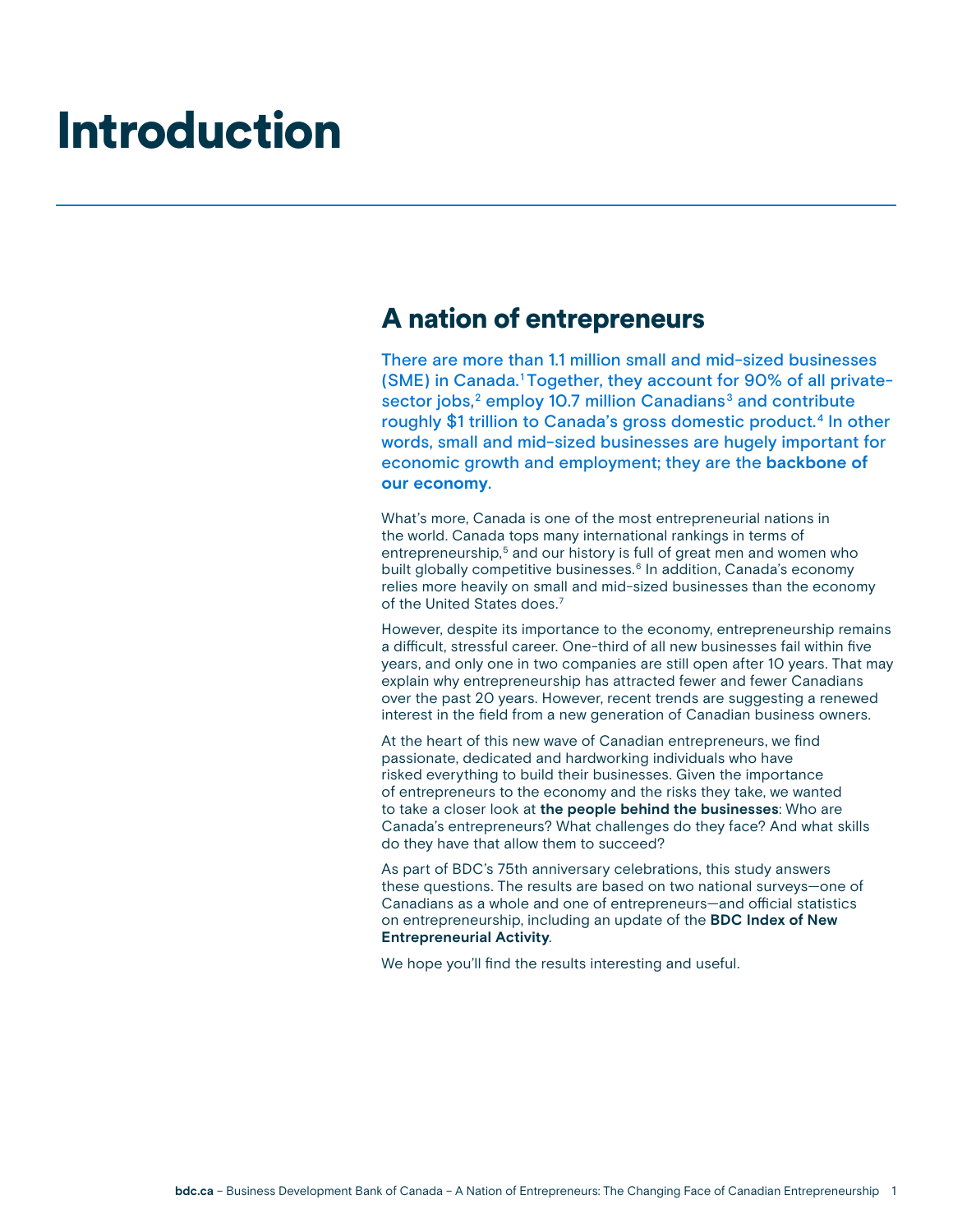# **Highlights**

The findings of this study are based on two BDC surveys: a survey of 1,025 Canadian entrepreneurs about the skills driving their success and a survey of 1,006 Canadians about their perceptions of entrepreneurship. The study also draws on the most recent BDC Index of New Entrepreneurial Activity.

### Here are the highlights of our findings.

- > **Canada is undergoing an entrepreneurial resurgence**
	- In 2018, about 44,700 Canadians started a business, the highest number in a decade. This points to a resurgence in new entrepreneurial activity, which has increased in three of the last four years.
	- The increase in new entrepreneurial activity is changing the face of entrepreneurship in Canada. Younger Canadians are jumping into entrepreneurship in large numbers, while baby boomers are choosing entrepreneurship late in their careers. At the same time, more newcomers, women and highly educated Canadians are turning to entrepreneurship.
	- Today, we estimate that roughly 28% of all entrepreneurs are women, while 40 years ago it was 11%. There were 241,000 women entrepreneurs in Canada in 2018, up from 49,000 in 1976. If the current trend continues, the numbers of new female and male entrepreneurs should reach parity by 2030.

### > **Improved technical and managerial skills lead to better outcomes for entrepreneurs**

- Entrepreneurship is challenging. A third of all new businesses fail within five years. After 10 years, fewer than one in two ventures are still open for business.
- Three-quarters of entrepreneurs say they have to deal with financial insecurity, overwhelming amounts of stress and a lack of benefits, compared to people in corporate jobs. Unfortunately, the high level of stress puts entrepreneurs at risk of developing mental-health issues.
- Despite these hurdles, 90% of entrepreneurs are professionally satisfied.
- Managerial and technical skills can help entrepreneurs overcome many of the challenges they face. We found that business owners with higher skill levels have higher sales, profit and employment growth than other entrepreneurs in their sector of activity.
- A one-point increase in managerial skills raises the probability that an entrepreneur will be a high performer by 3.1%, while a one-point increase in their technical skills increases this probability by 2.9%.
- Similarly, a one-point increase in managerial skills boosts the probability that an entrepreneur will report being highly satisfied by 10.7%.
- Since managerial and technical skills can be acquired through training, entrepreneurs looking to grow their businesses or increase their professional satisfaction might be interested in pursuing business coaching.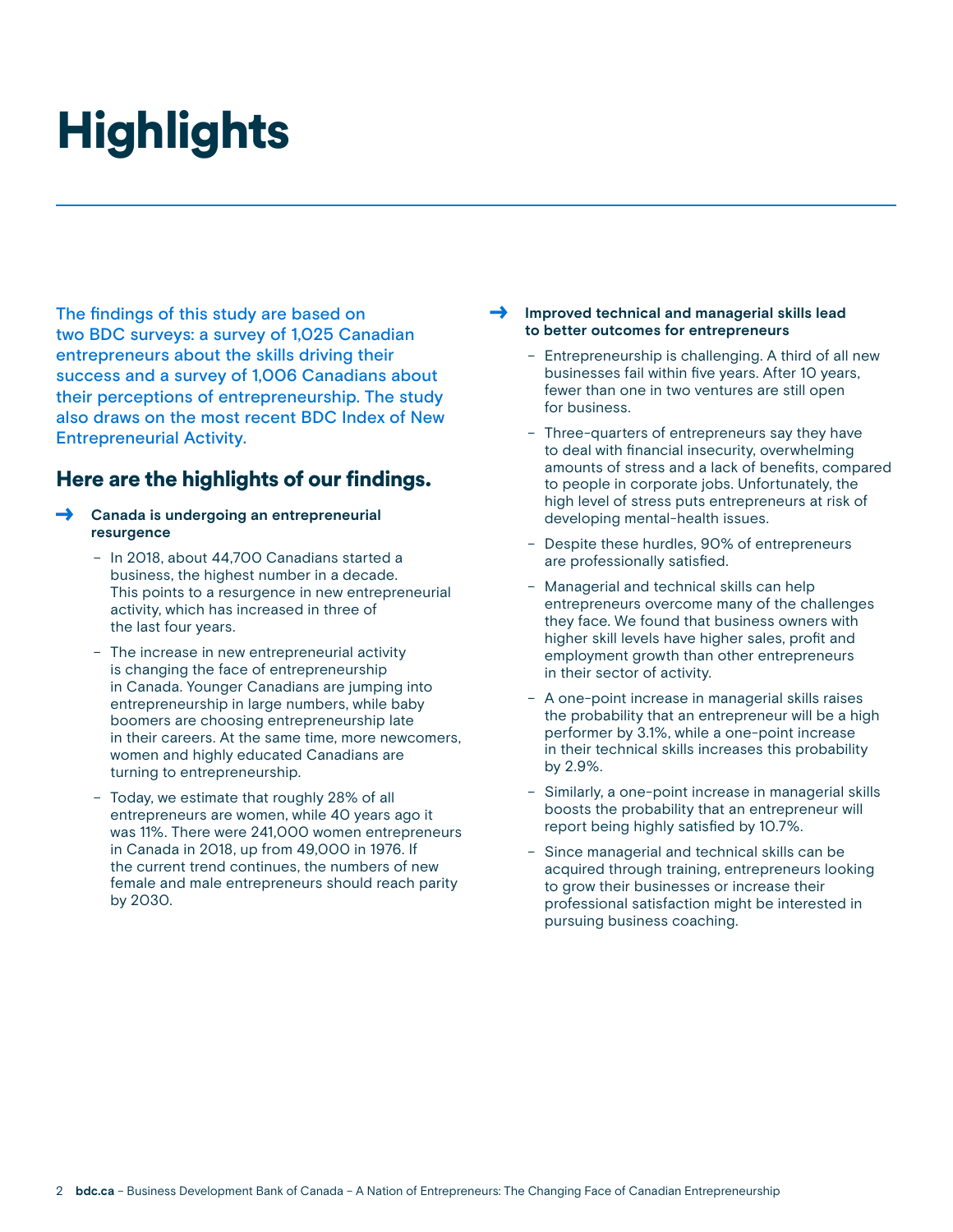# **1 A resurgence<br>
in entrepreneu<br>
1 A resurgence<br>
1 A resurgence<br>
1 A resurgence<br>
1 A resurgence** A resurgence<br>in entrepreneurship

One out of 430 Canadians started a business in 2018

In 2018, Canadians launched the most new businesses in a decade, continuing a multi-year rebound in entrepreneurial dynamism after two decades of stagnation.

While fewer and fewer Canadians have chosen entrepreneurship over the last 20 years, the tide now appears to be turning. This is the main signal that arises from the updated **BDC Index of New Entrepreneurial Activity**. The index measures how many Canadians become independent workers and hire employees every year, as a proportion of the overall labour force.<sup>8,9</sup>

Figure 1 shows that fewer Canadians started businesses between 2000 and 2014. The index declined steadily during this period and reached a 20-year low in 2014. Entrepreneurial activity has subsequently recovered, with the index increasing in three of the last four years.

New entrepreneurial activity, measured by the share of new self-employed Canadians with employees in the labour force, reached 0.23% in 2018, the highest rate since 2011. This means that one in 430 Canadians started a business last year.

### **Figure 1 – Entrepreneurial dynamism is rebounding**



### **New Canadian entrepreneurs per year, 2000 to 2018**

Sources: Statistics Canada, Labour Force Survey, 2000 to 2018; BDC calculations.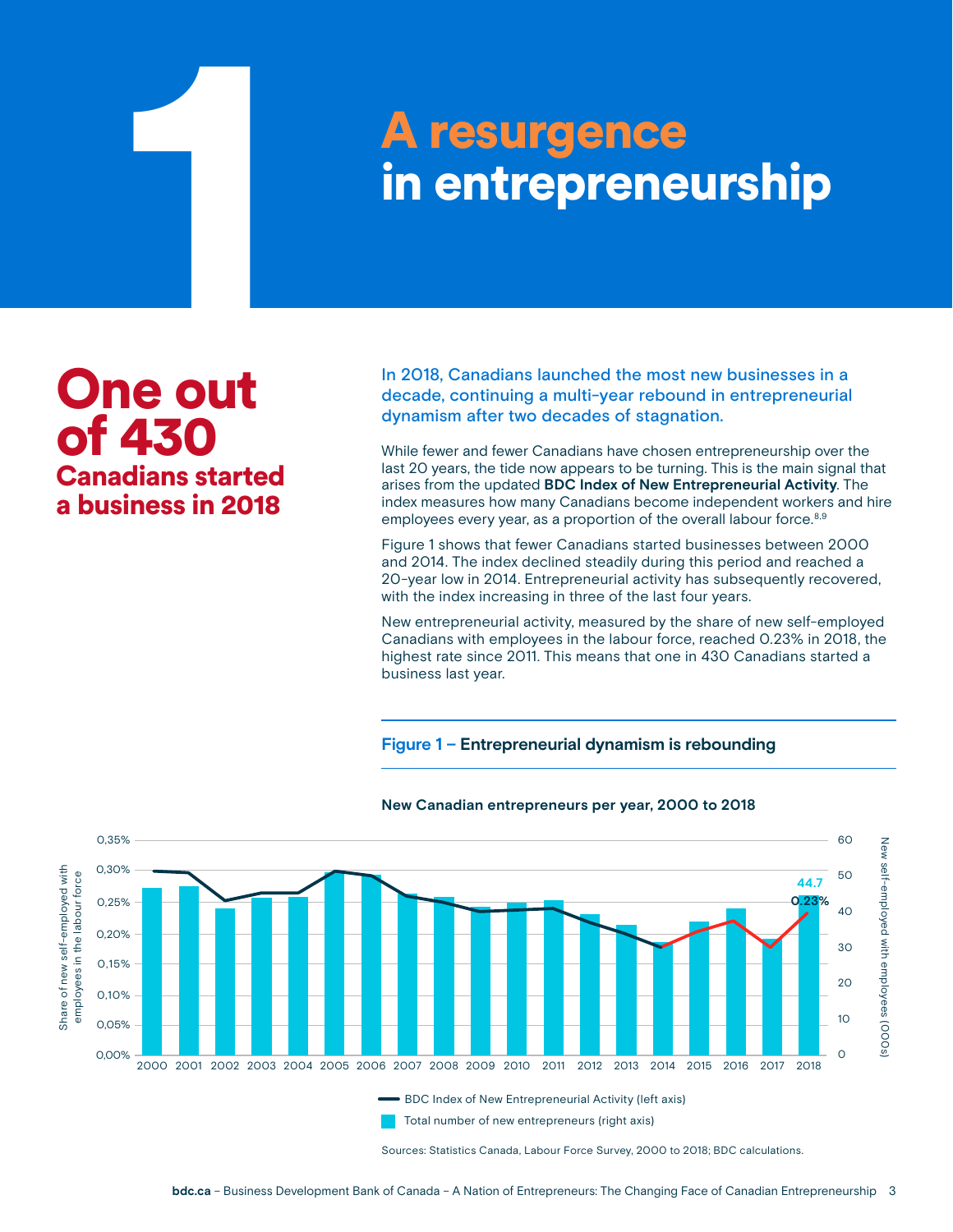Canada's aging population, rising wages and the changing structure of the economy may explain the decline

# Why was entrepreneurship declining?

Many factors can explain the decline in entrepreneurial activity from 2000 to 2014. These include Canada's aging population, rising wages and the changing structure of the economy.<sup>10,11</sup>

For instance, the aging population means that there are relatively fewer young people to start a business. Other factors have been the steady rise in real wages over time and the wage premium associated with higher skills and education. This has created a greater potential loss for people thinking about quitting a job to start a business.

Finally, globalization, technology disruption, acute labour shortages and higher market concentration in some sectors are making it more difficult for new entrepreneurs to compete against larger businesses.12,13,14,15

The decline in entrepreneurial activity during this period did not result in a decrease in the total number of SMEs. (See Figure 2.) Indeed, a 2016 BDC study showed that although fewer businesses were created during this period, the number of businesses closing was also lower. 16 On a net basis, Canada continued to generate new businesses, but at a slower pace than before.

### **Figure 2 – The number of businesses continued to grow despite slower new business creation**



**Business entry and exit rate, and total number of SMEs, 2002 to 2017**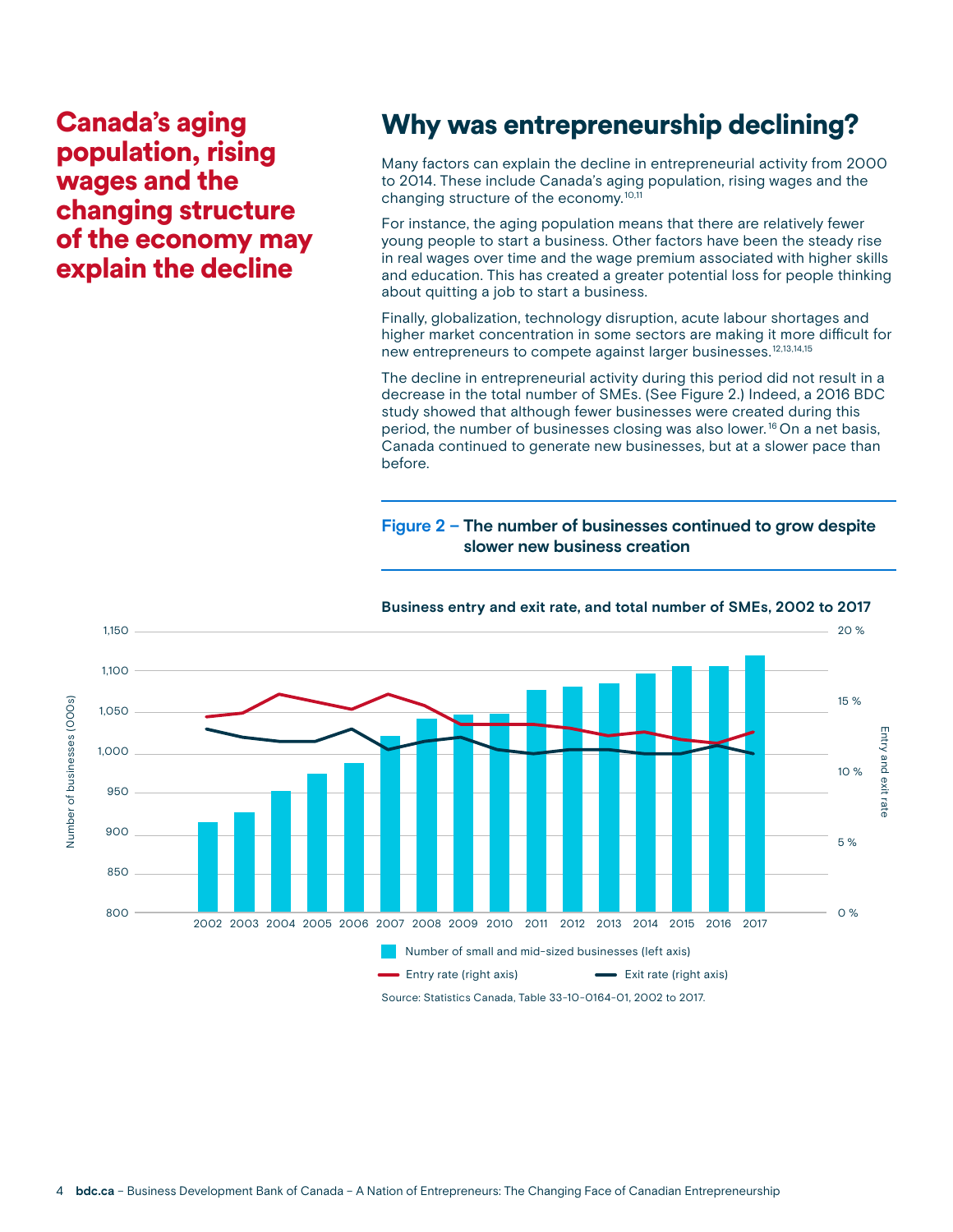# 24% of respondents are interested in starting their own business

## Explaining the entrepreneurial resurgence

There has been a resurgence of entrepreneurship since 2014, driven mainly by younger and older Canadians, immigrants, and women. BDC's Index of New Entrepreneurial Activity has risen in three of the past four years, with a major uptick in 2018. About 44,700 Canadians started a business last year, the **highest number** in a decade.

We also see signs of this upward trend in a recent BDC survey of more than 1,000 Canadians.17 The survey reveals that a quarter of those surveyed are interested in **starting or running a business** in the future, and one in 10 expect to do so within the next two years. (See Figure 3.) The proportion of people interested in starting their own business reaches 42% among millennials,18 by far the most entrepreneurial age group. Entrepreneurial intentions are also much higher in Western Canada and among men.

These data points suggest that the tide is finally turning for entrepreneurial activity in Canada. Until now, the renewal has been driven by a new generation of entrepreneurs, including a large number of highly educated individuals and a growing share of millennials, baby boomers, women and newcomers.

**Figure 3 – A quarter of respondents would like to start a business**



### **Do you run a business or intend to start one within the next two years?**

Source: BDC, Survey on the Perception of Entrepreneurship in Canada (Montreal: BDC, May 2019). Base: All respondents (n=1,006).<sup>19</sup>

**All All Women** Women **Youth 18–34 years old**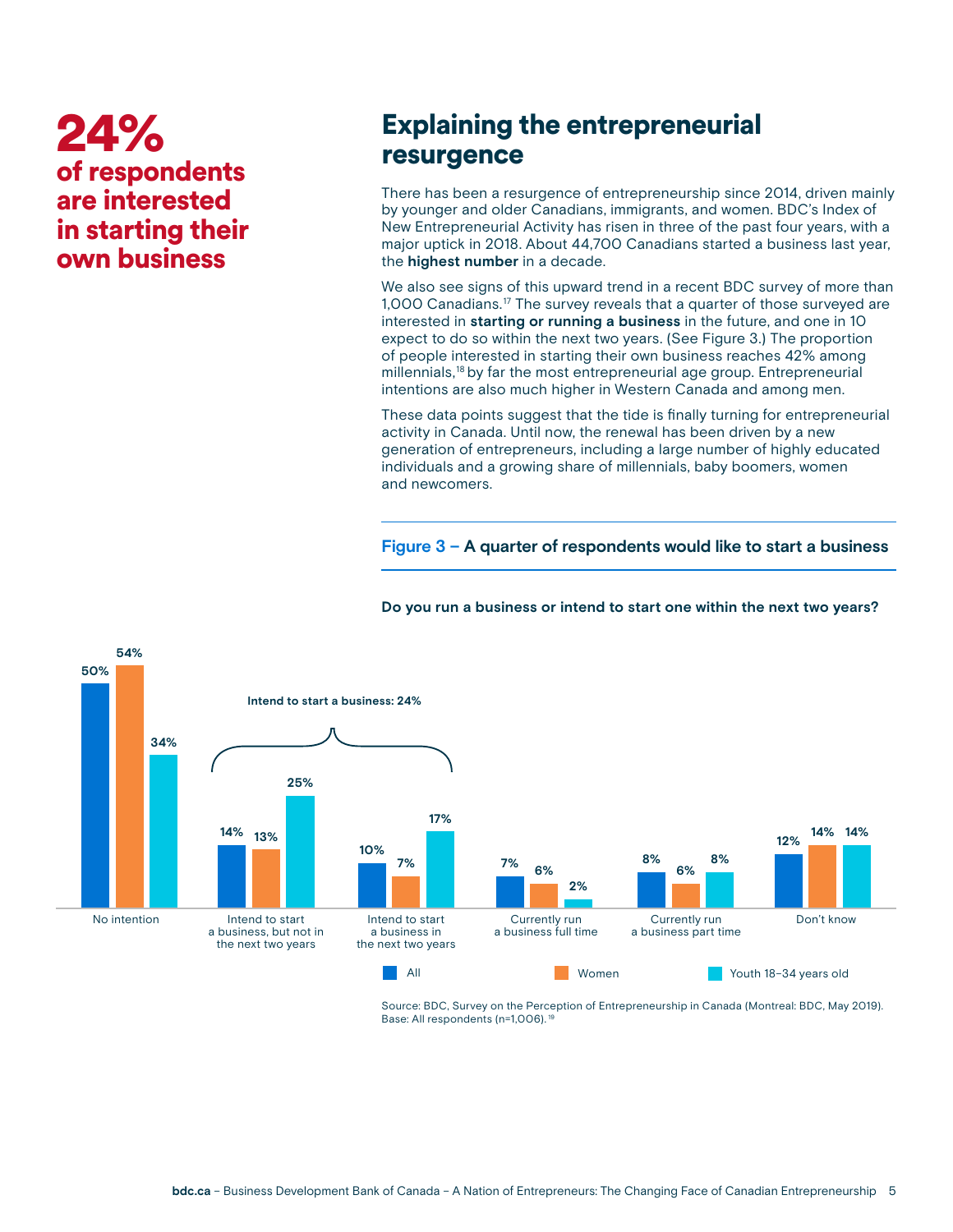

# of Canadian entrepreneurship

Entrepreneurship is rising among women, newcomers, young adults and educated Canadians

More and more women, newcomers, younger and older adults, and educated people are starting businesses. This evolution is the most important contributor to the rise in entrepreneurship observed since 2014.

The growing proportion of young adults and immigrants in the Canadian labour force—two groups that are historically more enterprising—partly explains the rise in the BDC Index of New Entrepreneurial Activity since 2014. The growing number of women pursuing entrepreneurship is also very important, although they are still less likely than men to start a business. In addition, a growing number of baby boomers are choosing entrepreneurship late in their careers. Finally, Canada's high education levels are fuelling a boom in business start-ups.

These trends are changing the face of Canadian entrepreneurship.



3.3 **out of** 1,000 **young Canadians started a business in 2018**



1.4 **out of** 1,000 **older Canadians started a business in 2018**

### Younger… and older Increasingly diverse More feminine



3.6 **out of** 1,000 **newcomers started a business in 2018**





1.8 **out of** 1,000 **women started a business in 2018**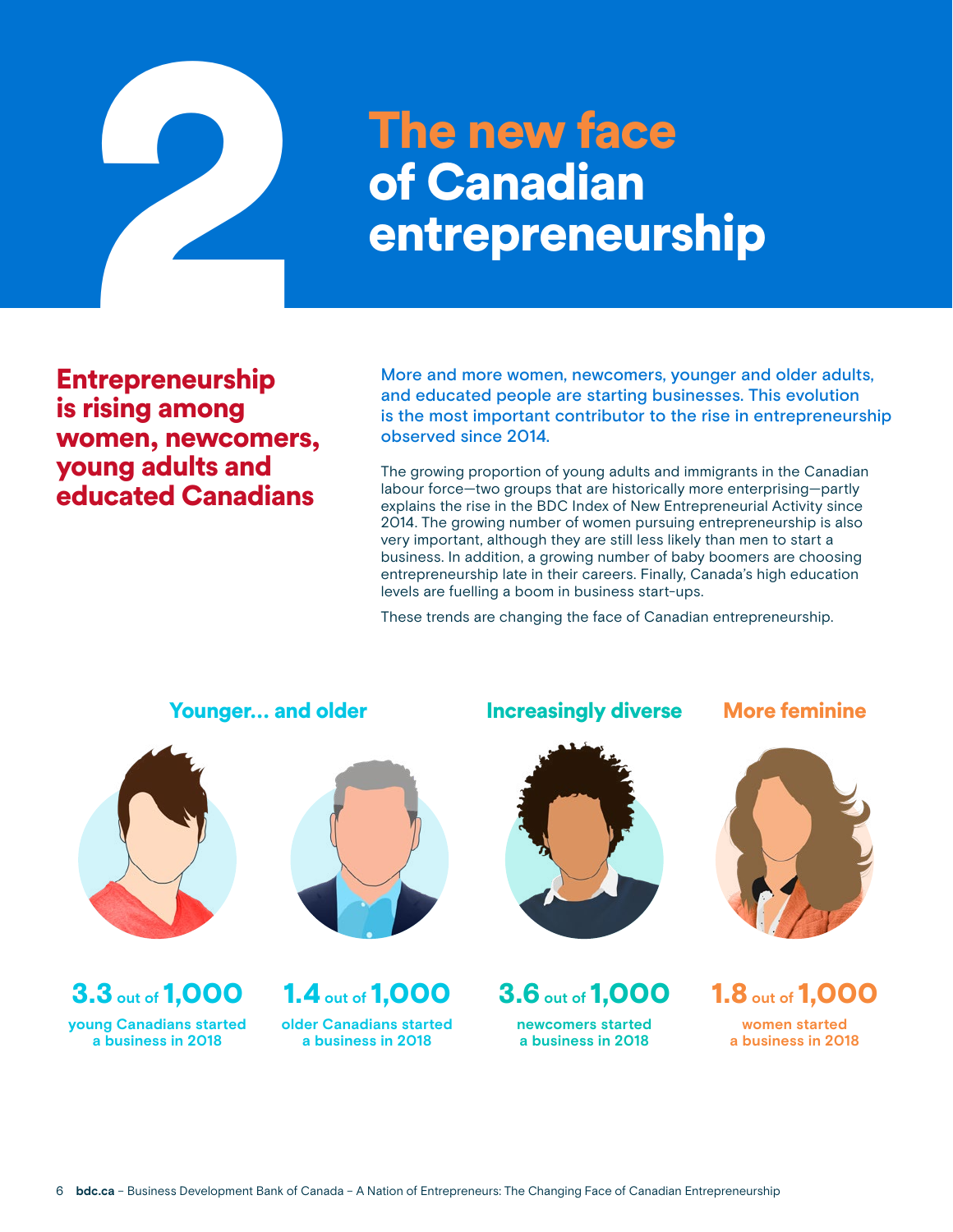### Who is leading the growth in entrepreneurship?

### **Figure 4 – Entrepreneurial activity, by demographic group**

### **The number of younger and older entrepreneurs is rising**



### **Newcomers are increasingly turning to entrepreneurship**



### **The entrepreneurial activity gender gap reached a record low in 2018**



Source: BDC, Index of New Entrepreneurial Activity (Montreal: BDC, October 2019).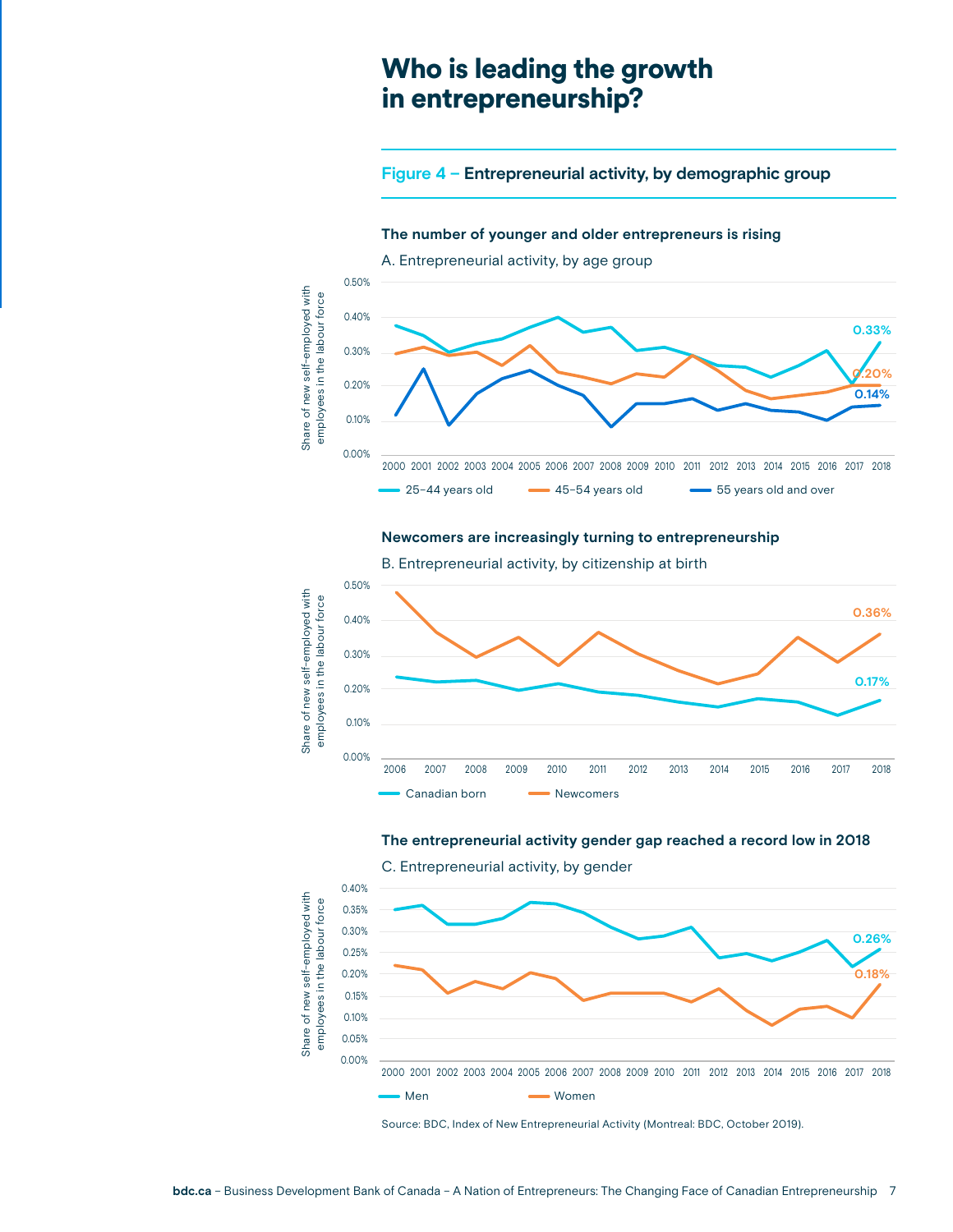### Canadian entrepreneurs are getting younger… and older

Two important demographic phenomena are changing the face of entrepreneurship in Canada: the aging of the population and the massive entry of millennials into the workforce.

With regards to the aging of the population, this trend is reflected in the number of older people becoming entrepreneurs. The number of Canadians starting a business in the prime of their life (age 55 or older) has tripled in the last 18 years. Close to 5,900 of them started or bought a business in 2018, compared to only 1,900 in 2000.

At the same time, two cohorts of younger workers are entering the marketplace en masse.20 Millennials and Generation Z are proving to be among the most entrepreneurial groups in the workforce. (See Figure 4A.)<sup>21</sup>

This generation of young Canadians is taking an ever-larger place among entrepreneurs, accounting for about a third of new entrepreneurs in 2018. Younger Canadians are in part responsible for the revival in entrepreneurship we have experienced since 2014. Indeed, the number of Canadians under 35 years old starting a business increased by 80% between 2014 and 2018. (See Figure 5.)

### **Figure 5 – Younger entrepreneurs are leading the rise in entrepreneurship**



### **Growth in the number of new entrepreneurs between 2014 and 2018, by age group**

Percentage growth in new entrepreneurs between 2014 and 2018

Sources: Statistics Canada, Labour Force Survey, 2014 and 2018; BDC calculations.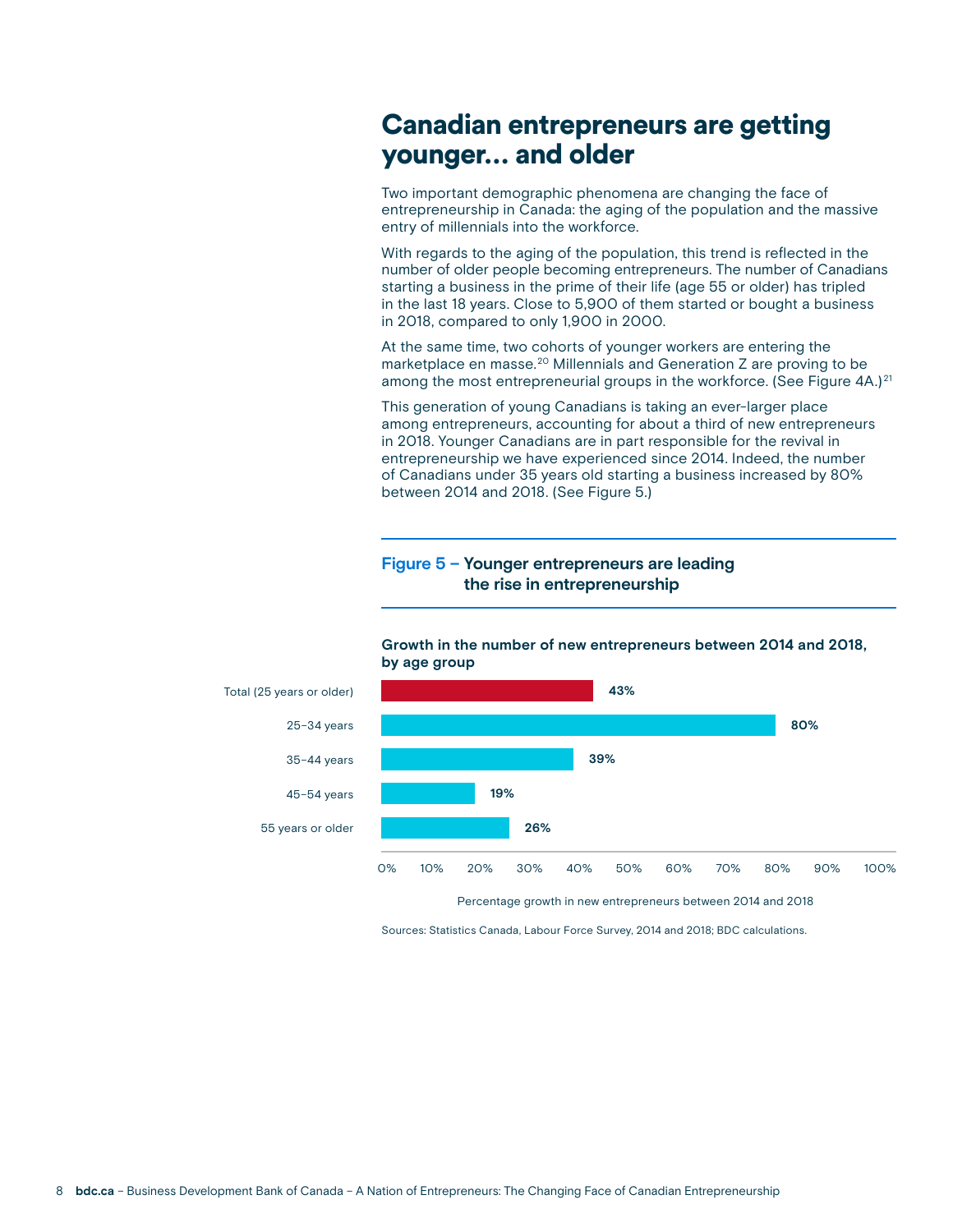# A quarter of entrepreneurs are newcomers to Canada

### Canadian entrepreneurs are increasingly diverse

Entrepreneurs are a very diverse group, maybe even more than the general population. According to Statistics Canada, one in four business owners are newcomers to Canada, higher than the proportion of newcomers in the population (21.9%).

BDC's Index of New Entrepreneurial Activity shows that, in 2018, the rate of entrepreneurial activity among newcomers was twice as high as that among the Canadian-born population. (See Figure 4B.) The entrepreneurial activity rate has been higher among newcomers than among non-newcomers for the past 12 years.

Canada's entrepreneurial ecosystem benefits from this booming cultural diversity. Not only are newcomers more likely to start a business,<sup>22</sup> but they also create more net jobs per business and their firms grow more quickly than businesses owned by the Canadian-born population.<sup>23</sup>

What's more, the number of newcomer entrepreneurs is growing quickly. Standing at 205,400 entrepreneurs in 2006, it jumped 22% in 12 years, with newcomers numbering 251,600 in 2018. (See Figure 6.)

This trend will continue to fuel entrepreneurship in Canada over the next decades. Since the mid-1990s, immigration has contributed more to the growth of the Canadian population than births have. By 2032, immigrants will account for up to 80% of Canada's population growth.<sup>24</sup> As Canada becomes increasingly diverse, its entrepreneur class will follow suit.

### **Figure 6 – The number of newcomer entrepreneurs is booming**



### **Number of newcomer entrepreneurs in Canada, 2006 to 2018**

Sources: Statistics Canada, Labour Force Survey, 2006 to 2018; BDC calculations.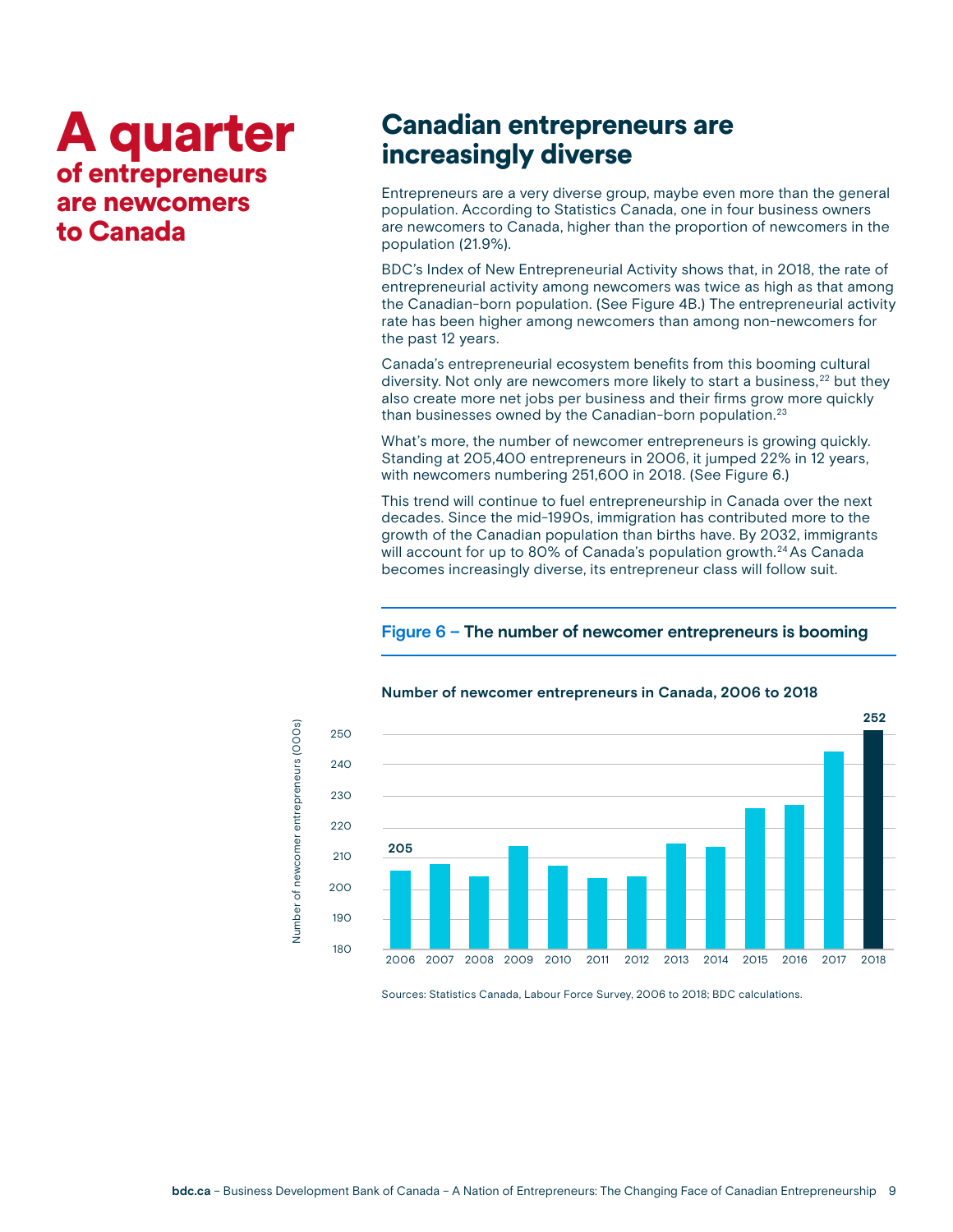# The number of female entrepreneurs has grown times faster

### than the number of male entrepreneurs over the last 40 years

## Canadian entrepreneurs include more women

Although women remain less likely than men to start a business, the number of women entrepreneurs is increasing rapidly. Between 1976 and 2018, the number of self-employed women with employees almost quadrupled, growing from 49,000 in 1976 to 241,000 in 2018. Today, we estimate that roughly 28% of all entrepreneurs are women, while 40 years ago it was 11%. (See Figure 7.)<sup>25</sup>

### **Figure 7 – There are four times more women entrepreneurs than 40 years ago**



Sources: Statistics Canada, Labour Force Survey, 1978 to 2018; BDC calculations.

\* Self-employed women with employees.

‡ Women as a proportion of the total number of entrepreneurs.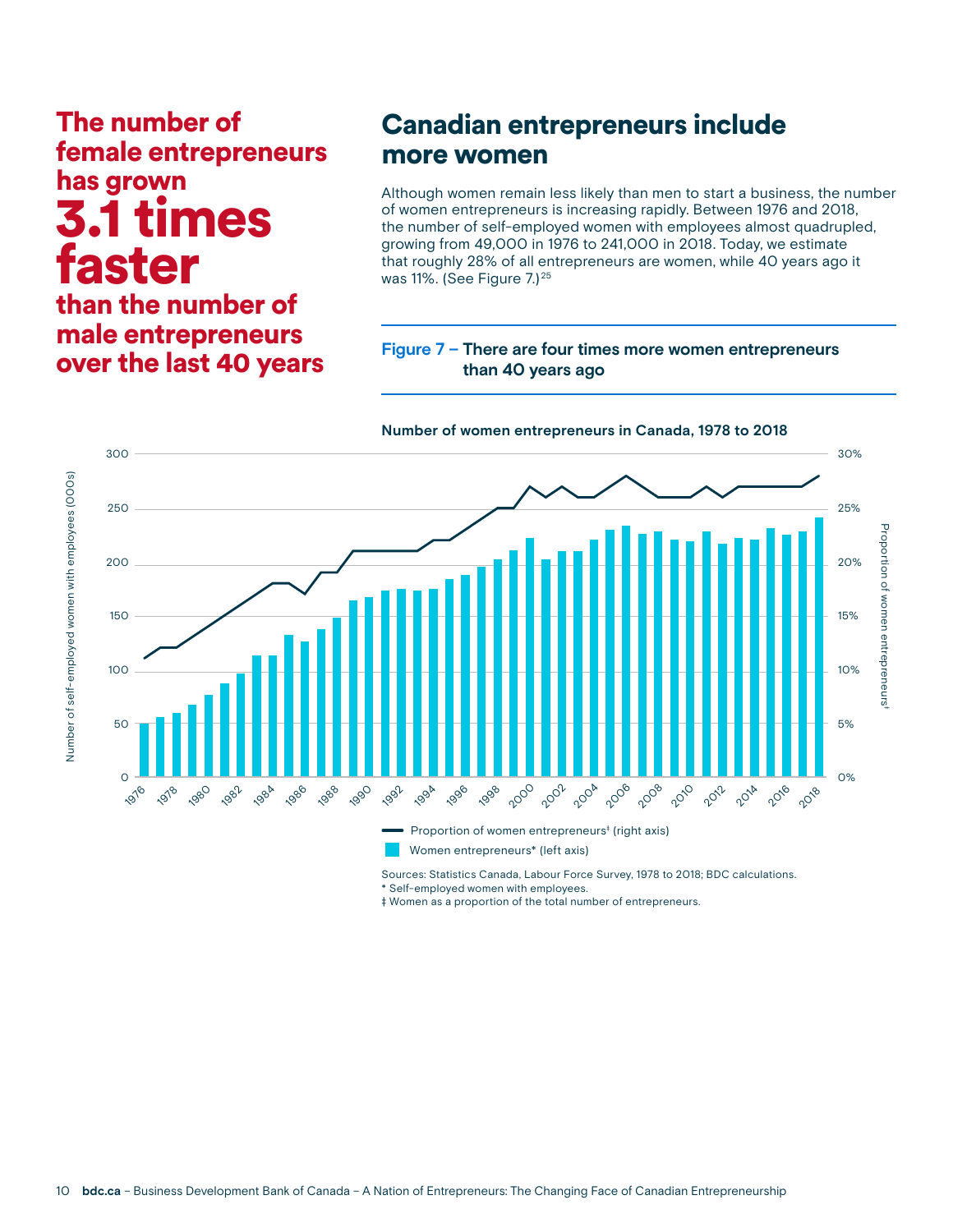Women are turning to entrepreneurship at an impressive pace. The number of female entrepreneurs grew 3.1 times faster than the number of male entrepreneurs over the last 40 years. (See Figure 8.)

This growth is not simply a consequence of the massive entry of women into the labour market during this period. The number of self-employed women with employees grew 2.5 times faster than the number of women in the labour force over the same period.

Higher education and general economic emancipation have helped empower women. In a recent BDC survey,<sup>26</sup> around 50% of women entrepreneurs reported pursuing this career for the independence and autonomy it provided; 40% said it was for the flexibility.

If the current trend continues, we should have an equal number of new female and male entrepreneurs in 13 to 22 years.<sup>27</sup> Indeed, the entrepreneurial activity gender gap is narrowing and reached a record low in 2018. (See Figure 4C.) Clearly, women are taking their place in the Canadian business ecosystem; they are expected to play an even greater role in the growth of the Canadian economy in the future.

### **Figure 8 – Women are turning to entrepreneurship at an impressive pace**



**Index of the growth in labour force participation and self-employment with employees in Canada**

Sources: Statistics Canada, Labour Force Survey; BDC calculations.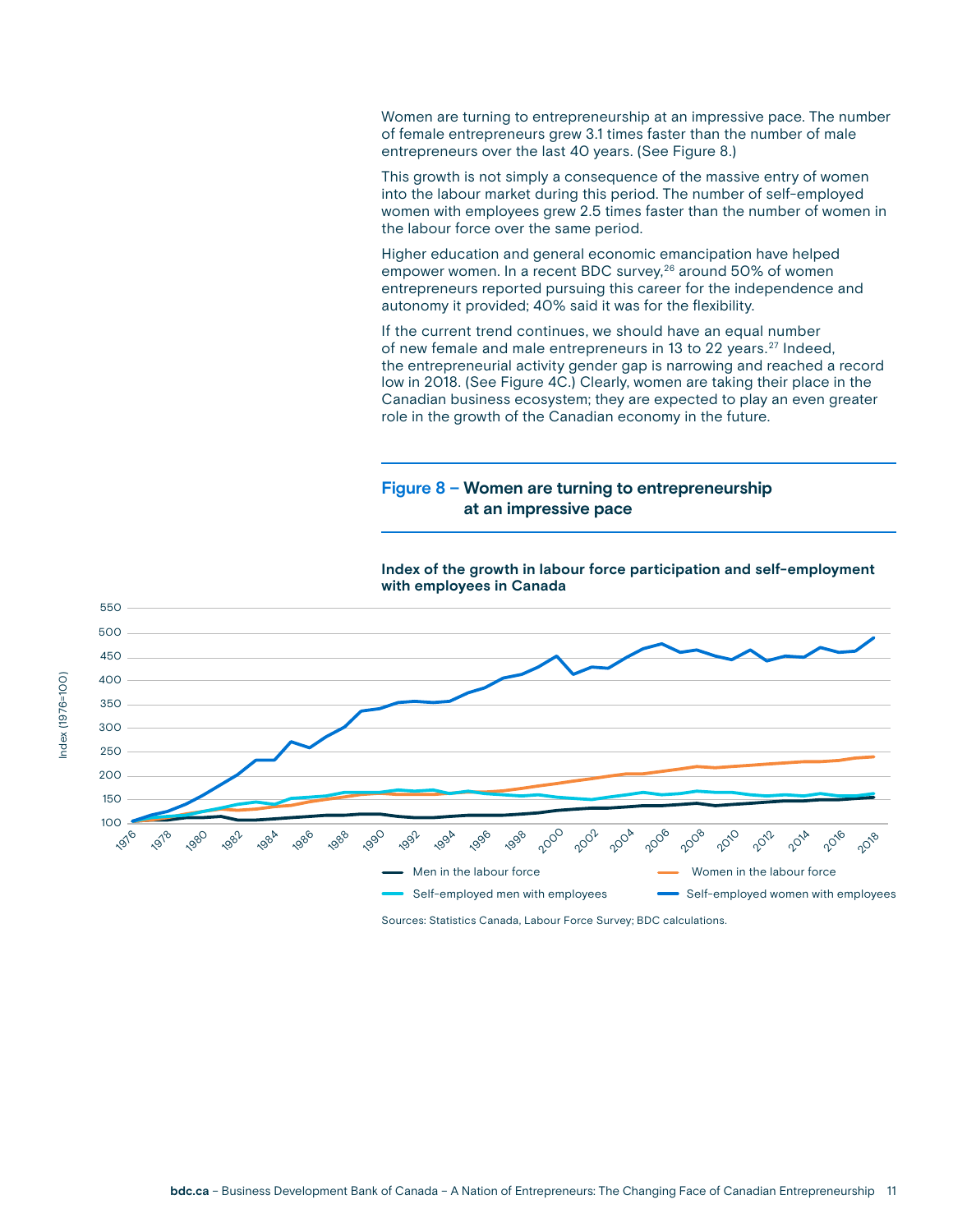## Entrepreneurs are much more likely than their peers to hold a university degree

### Canadian entrepreneurs are increasingly educated

Entrepreneurs are much more likely to have a university degree than are Canadians as a whole. In 2017, nearly 41% of entrepreneurs had a university degree, compared to only 26% of people in the labour force as a whole.

This divide in education levels is growing. The proportion of entrepreneurs with a university degree has increased by six percentage points in just six years. (See Figure 9.)

The university graduation rate is higher among some groups of entrepreneurs. Over half (57%) of newcomer entrepreneurs have a bachelor's degree or above, compared to 35% of Canadian-born entrepreneurs, according to Statistics Canada. Similarly, 46% of women entrepreneurs have a bachelor's degree or above, compared to 40% for men.

This suggests a link between post-secondary education and entrepreneurship. Indeed, in the last few years, business schools, entrepreneurship programs and university-backed business incubators have taught the management skills needed to build a business to thousands of young Canadians.28

### **Figure 9 – Around 41% of entrepreneurs had a university degree in 2017**



Source: Statistics Canada, Survey on Financing and Growth of Small and Medium Enterprises, 2017 and 2011.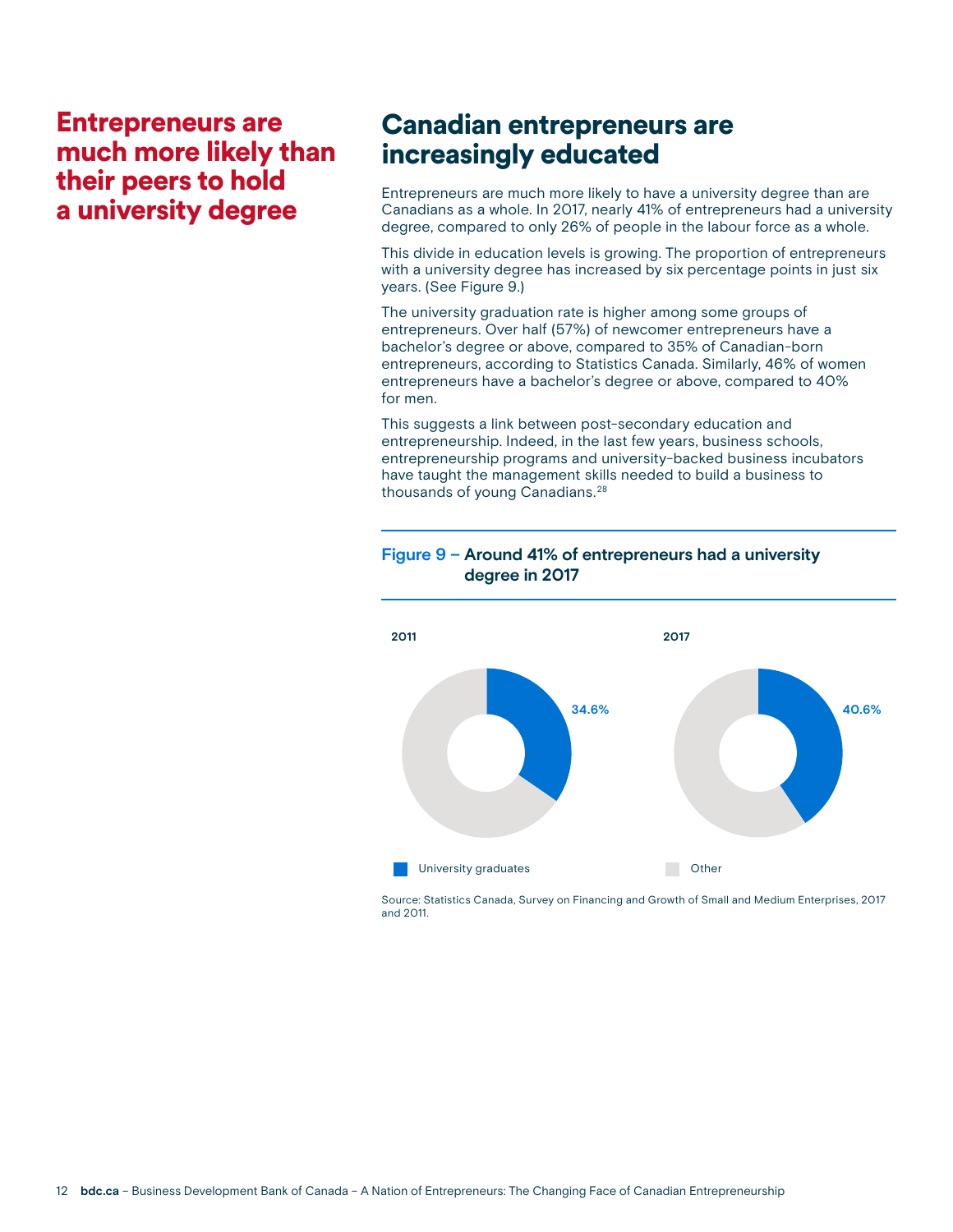" The abundance of projects, and the number of hours we spent on them, forced us to maintain a pace of work that became unsustainable **Judith Portier in the long run."** 

## Case study

# **Leading change**

## **How this entrepreneur rediscovered her passion**

Projects kept following one after the other at lightning speed for Judith Portier, they just kept piling up on her drafting table—to the point where the young environmental designer no longer knew where to focus.

"The abundance of projects, and the number of hours we spent on them, forced us to maintain a pace of work that became unsustainable in the long run," admits Judith Portier, whose company, Design by Judith Portier, specializes in designing and developing event and festival sites, kiosks and other short-term installations in public spaces.

Portier's design workshop had experienced considerable growth since its launch in 2011. But after several years of non-stop expansion, the Montreal designer was starting to run out of steam.

That's when she turned to BDC to help her take stock of her business—and its future. The Bank introduced her to a business coach who helped her through this journey.

### Choosing projects of greater value

This exercise allowed her to better define her personal and professional aspirations, which would in turn help her better identify the projects she wanted to work on. Especially since the lack of structure had sometimes led her to put time, effort and money into contracts that were barely profitable or not profitable at all.

"Sometimes we work for six months on projects that only last three days. It makes more sense to choose enjoyable projects, that spark excitement and bring greater value, especially in terms of our commitment to sustainability," says Portier.

She now tends to choose projects that really showcase the company's skills. While the business enjoys continued success in many fields, their choices are guided by a single rationale. "We select projects that enrich our expertise and ultimately make us more effective," notes Portier.

### Planning for the long term

Besides better prioritizing projects, Portier now also has an annual strategic planning process that allows her to better define and manage her business goals. "A one-year outlook suited me best. But I also have an action plan for each week and month of the year," she explained.

Portier says she is now ready to start a new growth cycle. She also hopes to broaden the business's geographical reach by participating in projects across Canada and—who knows—maybe even around the world.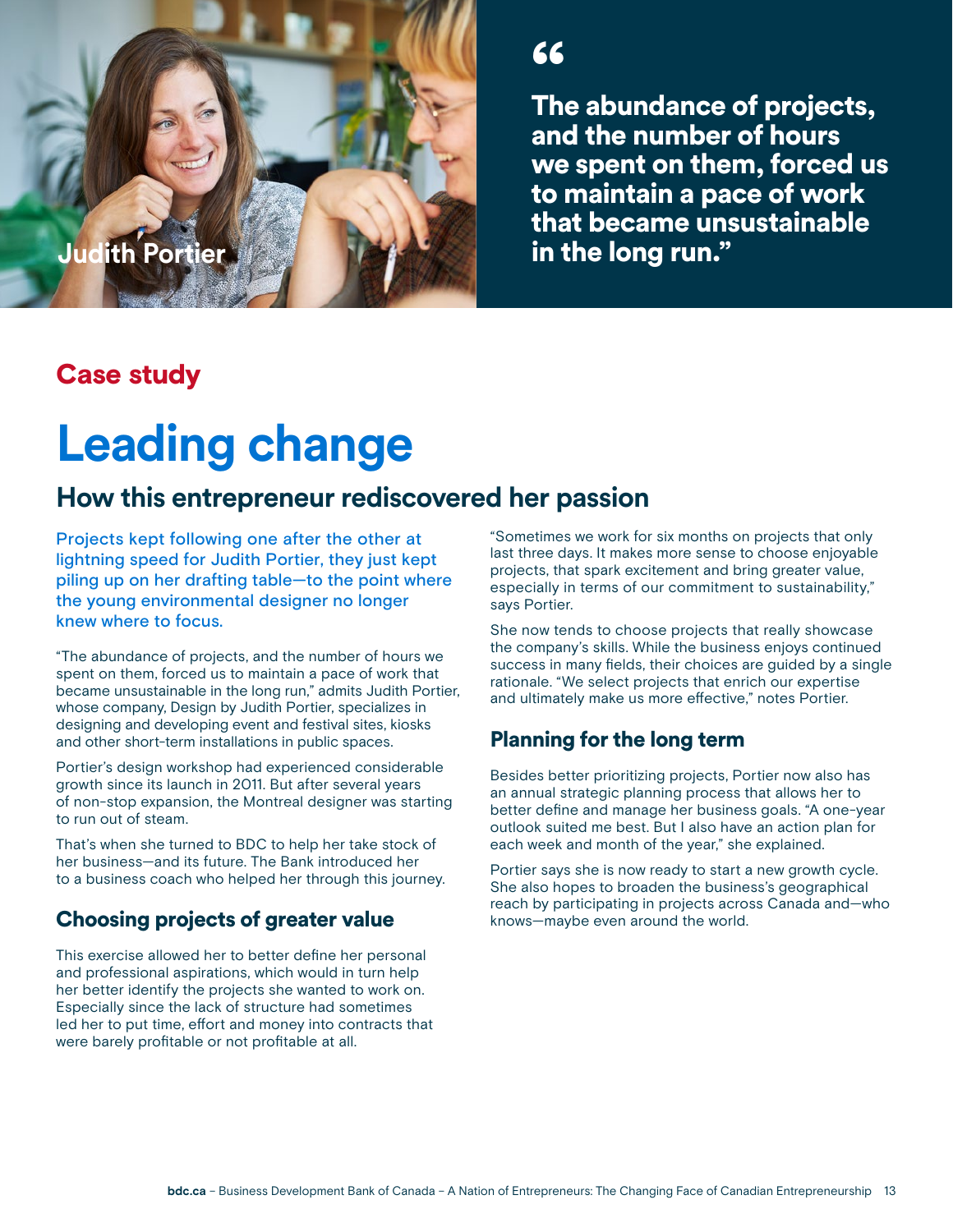# **A stressfull<br>Dut reward<br>Stress is highly street than** but rewarding career

Fewer than one in two ventures are still open after 10 years

Running a business is highly stressful. Entrepreneurs wear many hats, ranging from bringing in sales to hiring and managing employees, and ensuring production is running smoothly. They don't count their hours. And they take personal and financial risks; indeed, a third of all new businesses go under within five years.<sup>29</sup>

On top of managing the high risks and the hard work, entrepreneurs need to handle personal stress. When asked what the main disadvantages were of owning a business, three-quarters of entrepreneurs said they had to deal with financial insecurity, overwhelming amounts of stress and the lack of benefits compared to people in corporate jobs. 30

Inevitably, such high levels of stress put entrepreneurs at risk of developing mental-health issues. In a recent study by the Canadian Mental Health Association commissioned by BDC, entrepreneurs tended to report higher rates of mental-health problems than the general Canadian population (21% vs. 8.1%)—mainly, mood and anxiety disorders.<sup>31</sup> The same study found that nearly half of entrepreneurs experienced lows or felt tired at least once a week, and two-thirds felt depressed at least once a week.<sup>32</sup> Female entrepreneurs and start-up owners were found to be more at risk of experiencing poor mental health.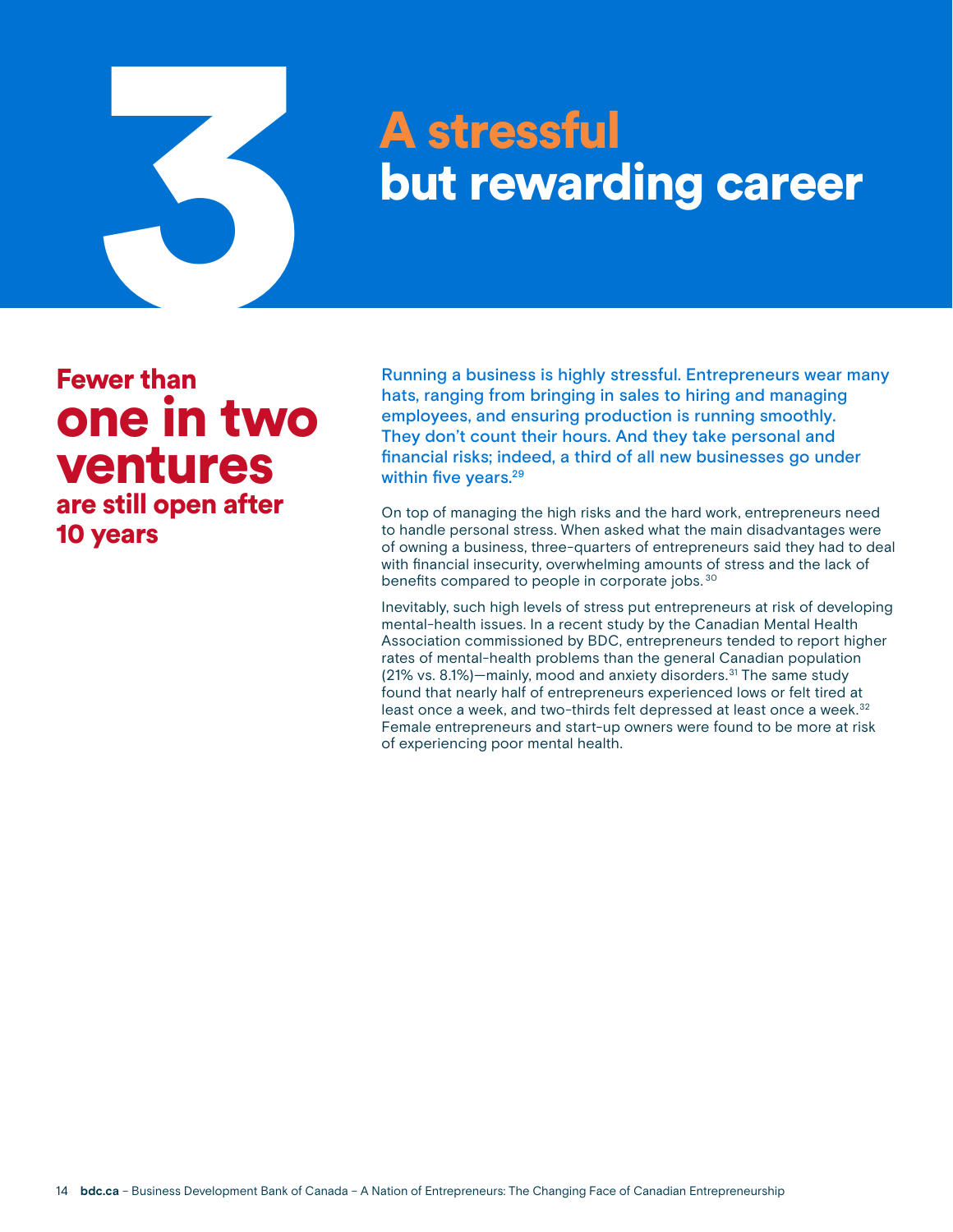## Entrepreneurs are professionally satisfied

Despite choosing a very challenging career, 90% of Canadian entrepreneurs are professionally satisfied.<sup>33</sup> Most entrepreneurs in our survey said they enjoy managing their business and that they are very motivated to go to work every morning. (See Figure 10.) Moreover, 70% feel satisfied about the progress of their business.

### **Figure 10 – Most entrepreneurs enjoy managing and working in their business**

### **Self-reported satisfaction among entrepreneurs**

**To what extent do you agree with the following statements?** 0% 20% 40% 60% 80% 100% I enjoy managing my business **52% 31% 11% 6% 33% 39% 12% 21% 7% 10%**

**Agree Agree Agree Agree Strongly disagree** Strongly disagree

Source: BDC, Survey on the Factors Influencing Entrepreneurs' Success (Montreal: BDC, May 2019). Base: All respondents (n=1,019).

I am very motivated to work in my business on a daily basis **48%**

I feel satisfied about my business progress **31%**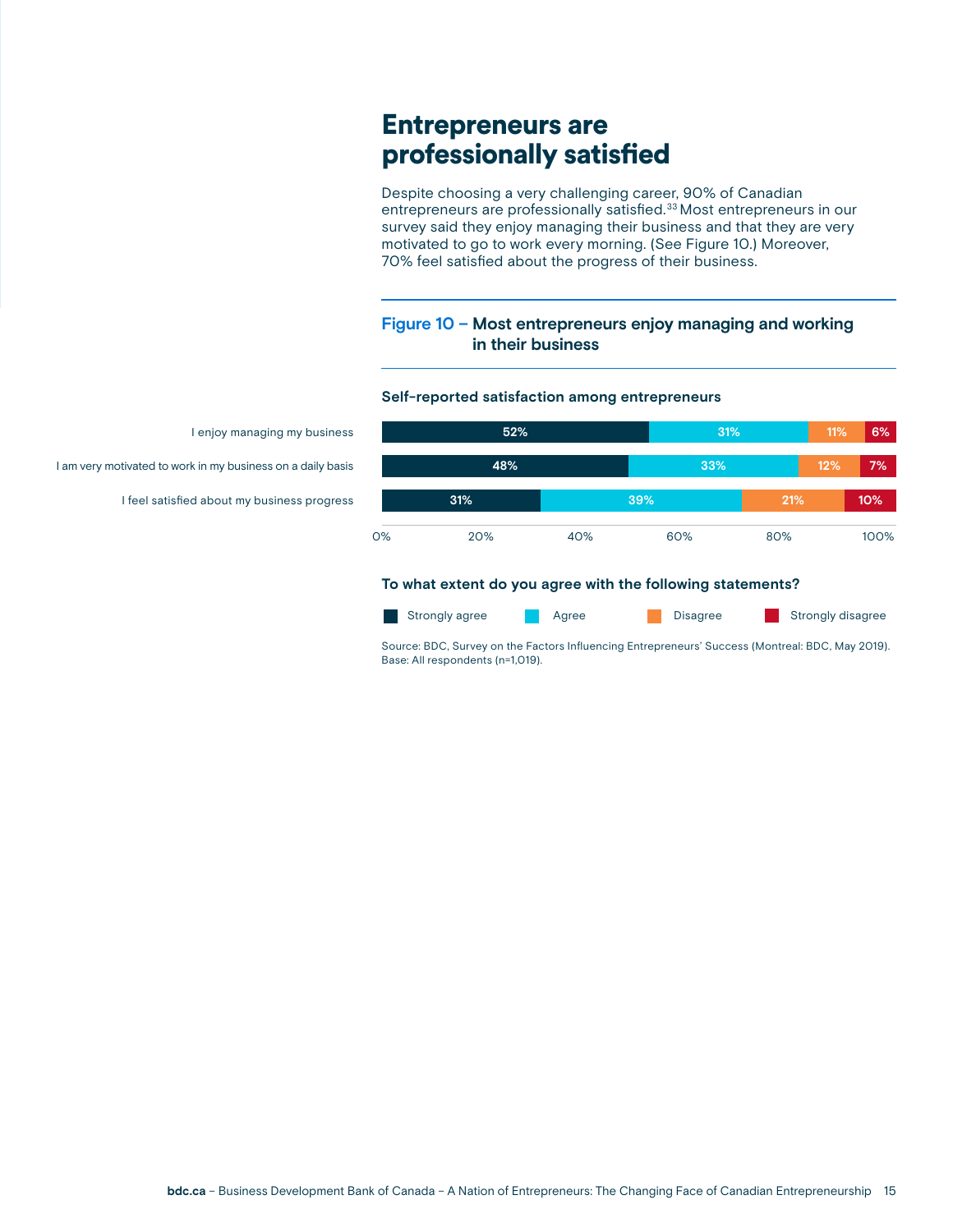## Entrepreneurs are motivated by much more than money

The contrast between the stress facing entrepreneurs and their professional satisfaction may seem paradoxical at first.

Our survey data provide the beginnings of an answer. We found that a majority of entrepreneurs started their business to become their own boss; they sought autonomy, independence and flexibility, which they find in entrepreneurship. Passion and self-fulfillment inspired around half of all entrepreneurs, and an even greater percentage of women (59%) and young entrepreneurs (75%). Women and young entrepreneurs are also more likely to start a business to positively contribute to society. Only one in three Canadian entrepreneurs pursue entrepreneurship for financial reasons. (See Figure 11.)

Another explanation is that entrepreneurs are grittier than most individuals—in other words, they demonstrate greater passion and perseverance. Research suggests this character trait helps them achieve their long-term goals and find great satisfaction in doing so, despite failure and setbacks. (See page 17.)

### **Figure 11 – A majority of entrepreneurs started their business to become their own boss**



**What motivated you to become an entrepreneur?**

Source: BDC, Survey on the Factors Influencing Entrepreneurs' Success (Montreal: BDC, May 2019). Base: All respondents who provided an answer (n=877).

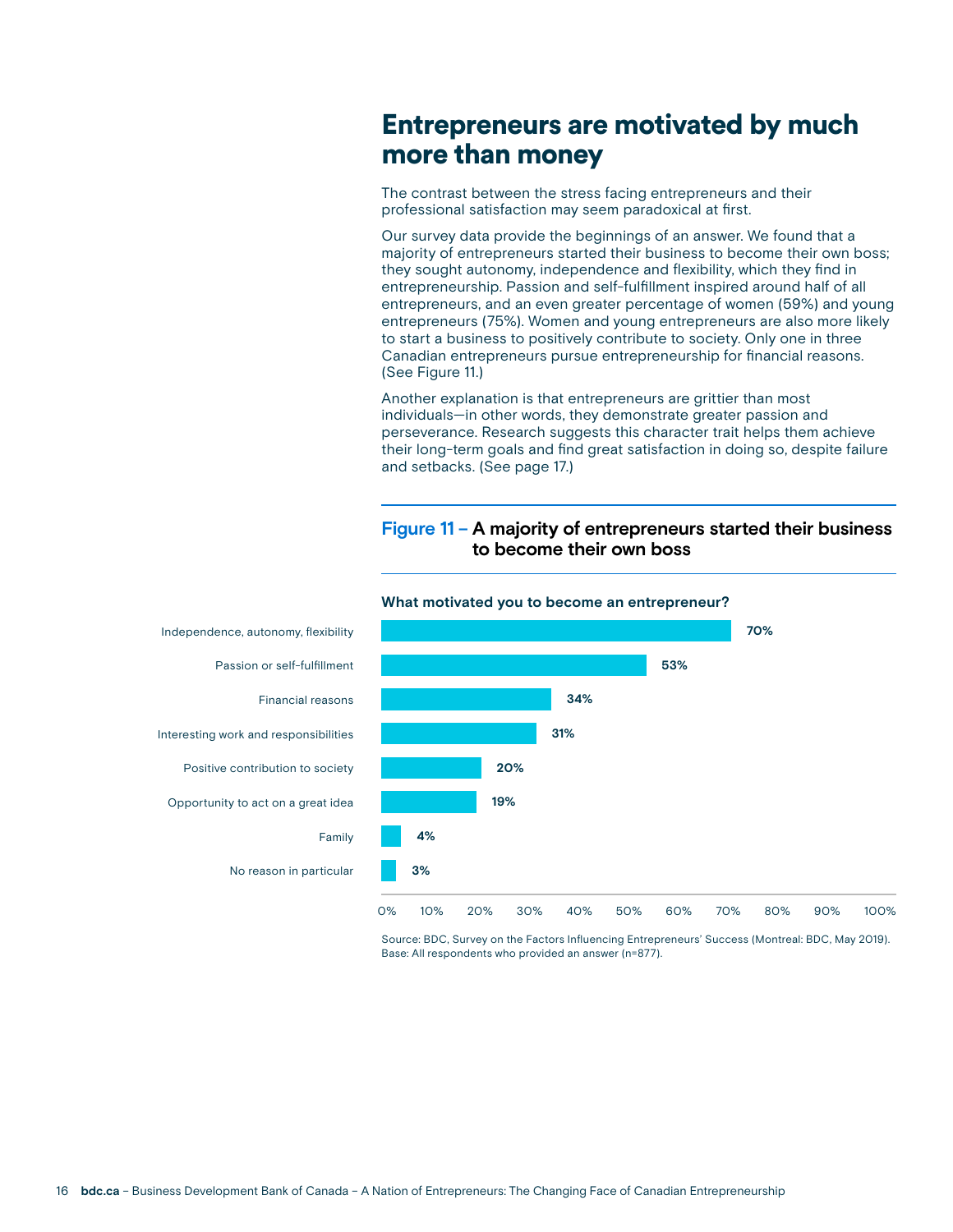## How do entrepreneurs work through the stress?

If entrepreneurship is risky and difficult, why do so many business owners continue to do it? Being an entrepreneur obviously isn't for everyone; it requires a mix of passion and perseverance, also known as the "grit factor."

### The "grit factor"

In studying the factors that differentiate successful individuals from those who struggle in a variety of contexts, American psychologist Angela Lee Duckworth found that "grit"—the passion and perseverance individuals demonstrate in achieving long-term goals—was a significant predictor of success.

Dr. Duckworth describes gritty individuals as goal-oriented people who have a resilient approach to failure and setbacks, and who don't get discouraged at the first sign of a challenge or obstacle. They see failure as an opportunity to learn and improve, not as evidence of a permanent lack of ability.

For instance, she studied West Point military cadets entering their first year of training and found that grittier cadets were less likely to drop out. Since then, her team of researchers at the University of Pennsylvania has found that grit explains success in many other occupations, including sales, academia and teaching.

Although Dr. Duckworth has not researched the link between entrepreneurship and grit, other studies have echoed her approach to do so. These studies found a strong positive relation between grit, entrepreneurial intention and success.

### Is grit innate or learned?

This question has yet to be answered. Dr. Duckworth's research shows that grit evolves over time, with older people being grittier, and that gritty people tend to allocate more time to training. Dr. Duckworth is also investigating the link between grit and a growth mindset—that is, the tendency to commit to an objective and to make sustained efforts to achieve it.

Whether or not grit can be learned, one thing is certain: Entrepreneurs need a good dose of courage and hard work to start a business. If courage cannot be learned, the skills necessary to grow a business can.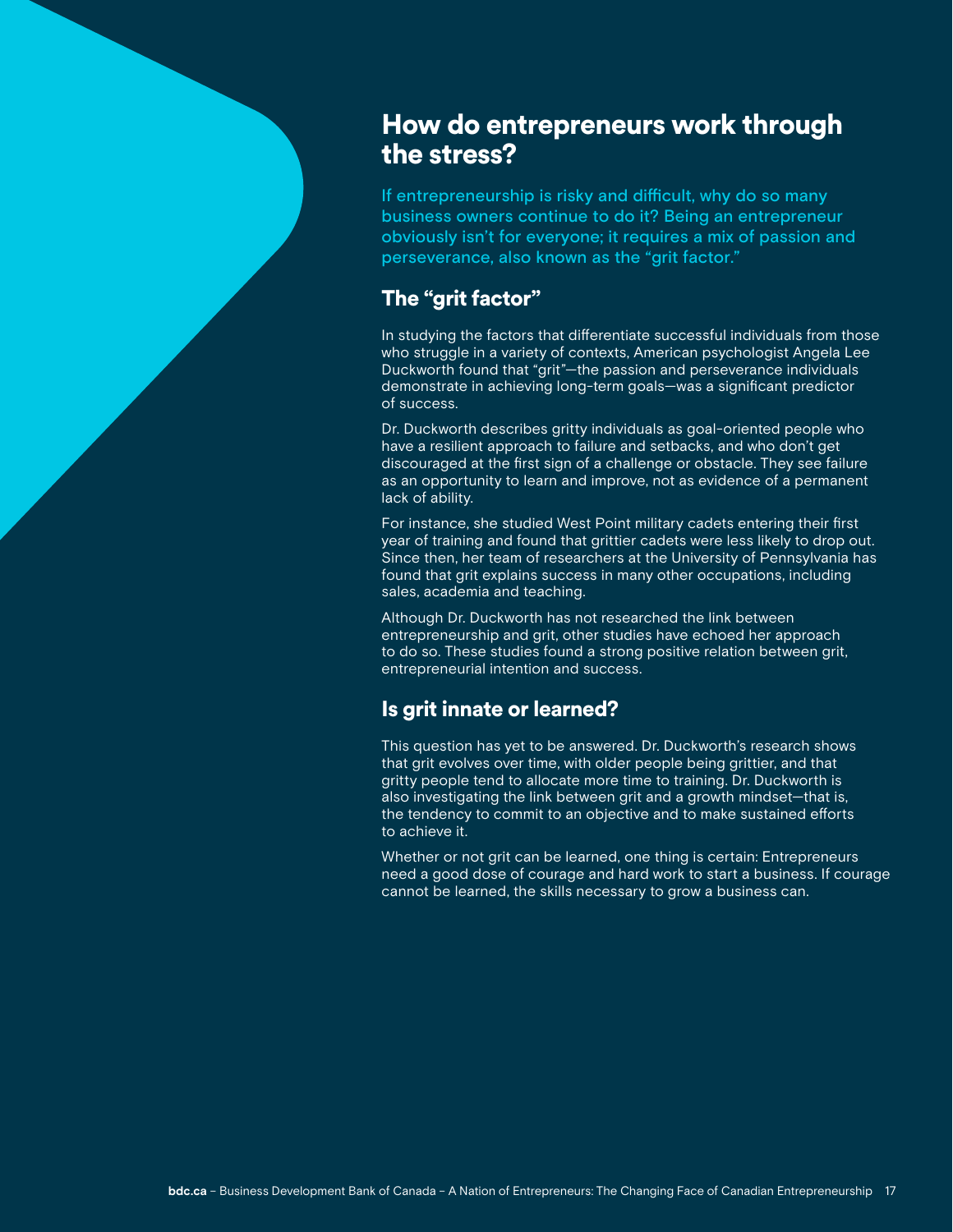## Improved managerial skills increase satisfaction

There is also a strong link between entrepreneurs' level of satisfaction and their level of managerial and technical skills. Unsatisfied entrepreneurs tend to have lower managerial and technical scores. (See Figure 12.)

Having the right tools to manage a business helps entrepreneurs feel more confident and less stressed. Highly skilled entrepreneurs are also more likely to have higher sales, profits and employment growth than their peers. (See page 19.) In other words, well-equipped entrepreneurs are resilient and have a better chance of growing their business.

**Figure 12 – Entrepreneurs with better managerial and technical skills are more satisfied** 



### **Average managerial and technical scores, by level of satisfaction**

Source: BDC, Survey on the Factors Influencing Entrepreneurs' Success (Montreal: BDC, May 2019). Base: All respondents who provided an answer.

Managerial or technical skills score (out of 10)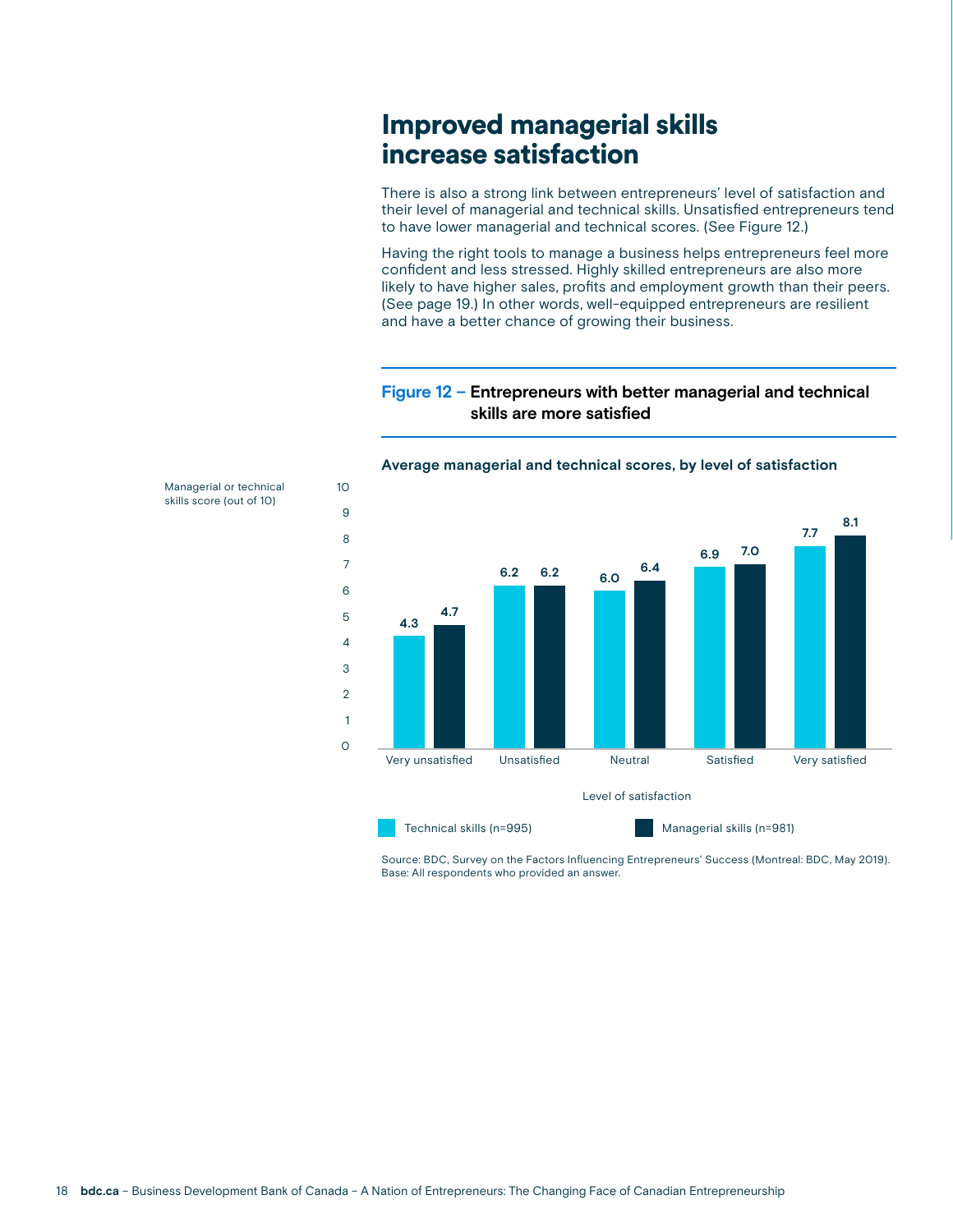## Do Canadian entrepreneurs have the skills they need?

Our survey helped us identify the strengths and weaknesses of Canadian entrepreneurs. We asked entrepreneurs to evaluate their level of technical and managerial skills on a scale from 0 to 10, where "0" means they have no skill and "10" means they are expert. Overall, we asked about five technical and four managerial skills. 34 The idea was to identify gaps and areas for improvement.

We found that Canadian entrepreneurs are very strong in managing their company's operations, including all aspects of innovation and change management. However, they face challenges in human resources, sales and marketing, and strategic planning. (See Figure 13.)

Entrepreneurs with larger businesses, older entrepreneurs and those with more experience running a business tended to have higher scores. Those who received formal management training had much higher scores than those who did not. We found no difference in skills with respect to gender or province of residence.

People with certain skills were more likely to do business in specific sectors. While most entrepreneurs reported a lower score for sales and marketing, it was one of the top strengths of retail entrepreneurs. Meanwhile, entrepreneurs in the service sector were less comfortable with managing their operations. Finally, entrepreneurs running exporting businesses were more skilled in financial management, sales and marketing, strategic planning, and innovation.

### **Figure 13 – Average management and technical skills of Canadian entrepreneurs**



Source: BDC, Survey on the Factors Influencing Entrepreneurs' Success (Montreal: BDC, May 2019). Base: All respondents (n=1,014).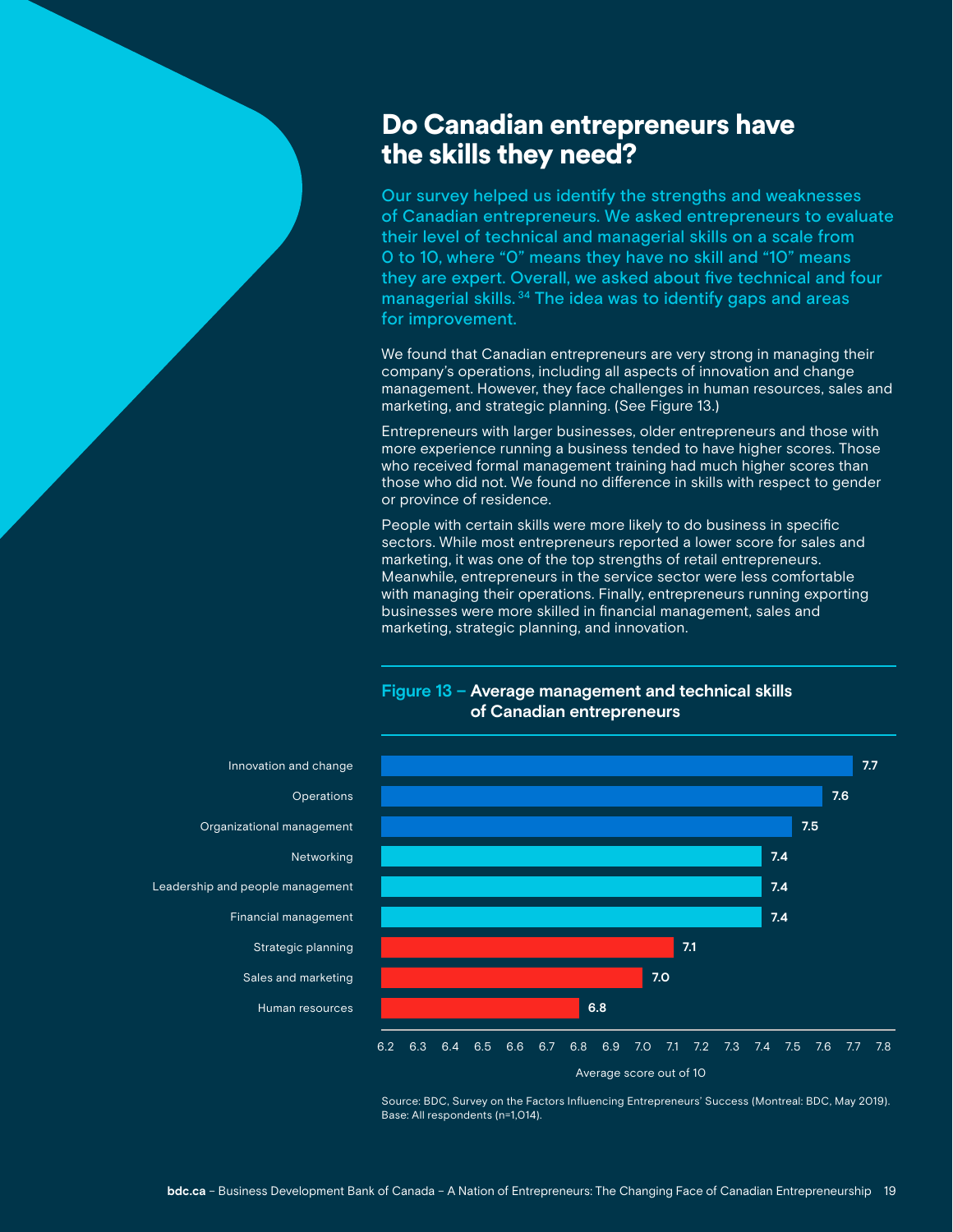# Better managerial skills increase performance

Our analysis 35 revealed that entrepreneurs with stronger managerial and technical skills perform better than their peers in their sector of activity. A one-point increase in their **managerial skills** increase the probability of being a high performer 36 by 3.1%. A one-point increase in their **technical**  skills increases this probability by 2.9%.<sup>37</sup>

Strong **managerial skills** are also linked to **satisfaction**. 38 A one-point increase in their managerial skills boosts the probability they will report being highly satisfied by 10.7%.

Managerial skills in innovation and change management, as well as networking, are positively and significantly related to high sales growth. Innovation and change management, as well as organizational management skills, are also positively and significantly related to being highly satisfied.<sup>39</sup>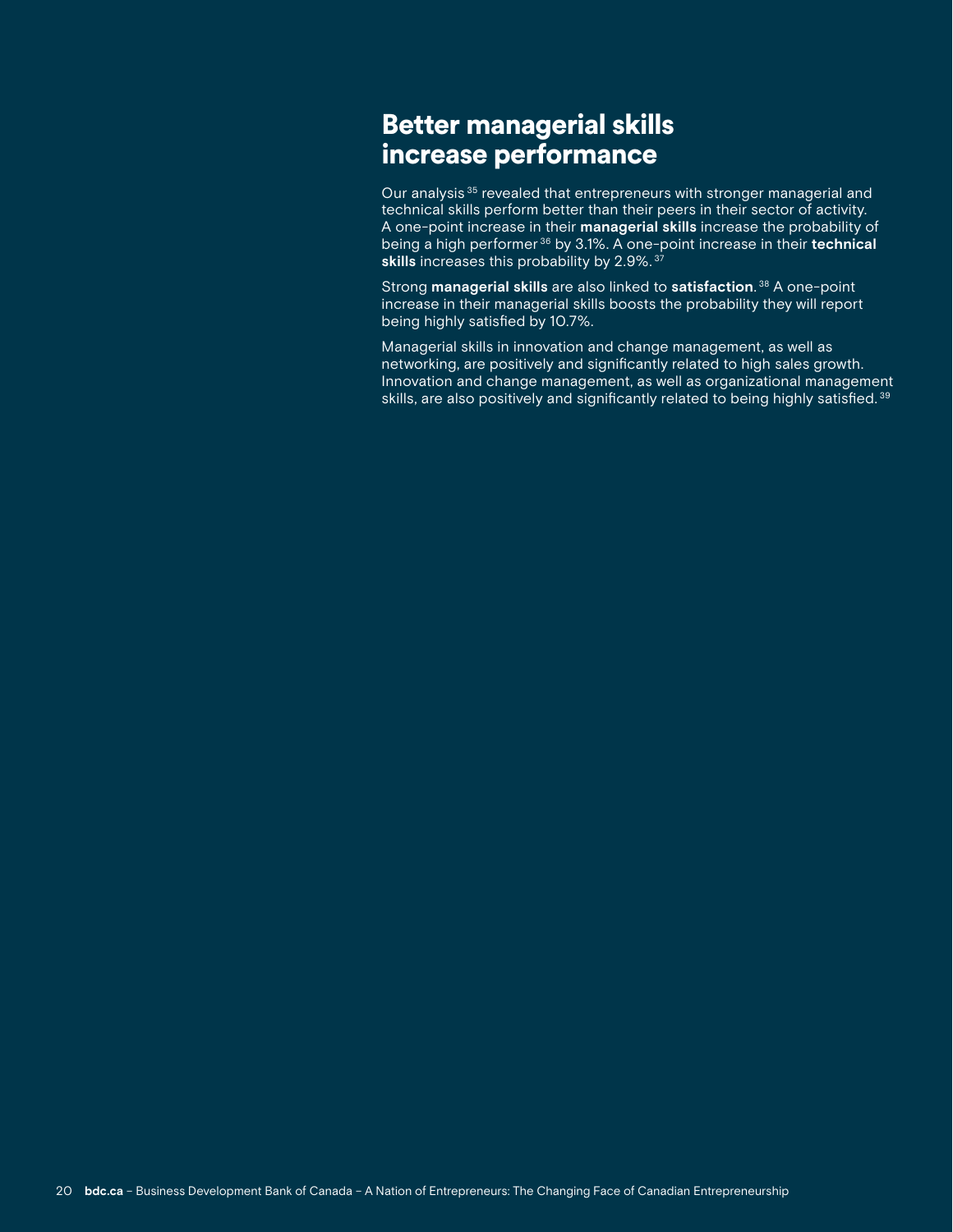# Empowering<br>the people be<br>the business the people behind the business



**Michelle Feder** Director, Small Business,

BDC Advisory Services

It's often said that entrepreneurship cannot be learned—that you are "born" with it. Clearly, passion and perseverance are common to many entrepreneurs, and these skills cannot necessarily be taught.

The debate about whether entrepreneurs are born or made continues to fascinate researchers. While it is agreed that we can't teach someone the passion needed for entrepreneurship, there is a recent and growing consensus that we can teach individuals certain entrepreneurial skills<sup>40</sup>—such as technical or leadership skills—that enhance their likelihood of success.

# How to get the business skills you need

Our study's results reflect this consensus. Entrepreneurial success is linked to the development of managerial and technical skills, which can be acquired. Moreover, our definition of success goes beyond dollars and cents to also include the owner's professional satisfaction.

That's why it's important to constantly improve your skills, especially if you have ambitions to see your business grow, says Michelle Feder, Director, Small Business, BDC Advisory Services. "It's always better to recognize your limitations and reach out to get the knowledge you need," she says.

Entrepreneurs have different learning styles and there are various possibilities for getting training and advice. Feder suggests the following options.

# Training and networking

Many colleges and universities now offer programs that are specifically designed for business owners. The courses are typically focused on fundamental business skills and tailored to fit the schedules of busy entrepreneurs.

Chambers of commerce and other business organizations also offer courses, seminars and networking events where you can meet other entrepreneurs who are facing similar challenges and learn what solutions they've found.

"It's really important to get out from behind your desk, meet people and get ideas about how you can improve," Feder says. "Even if you are already quite skilled and confident in your knowledge and abilities, fresh perspectives can stimulate new ideas and ways of doing things."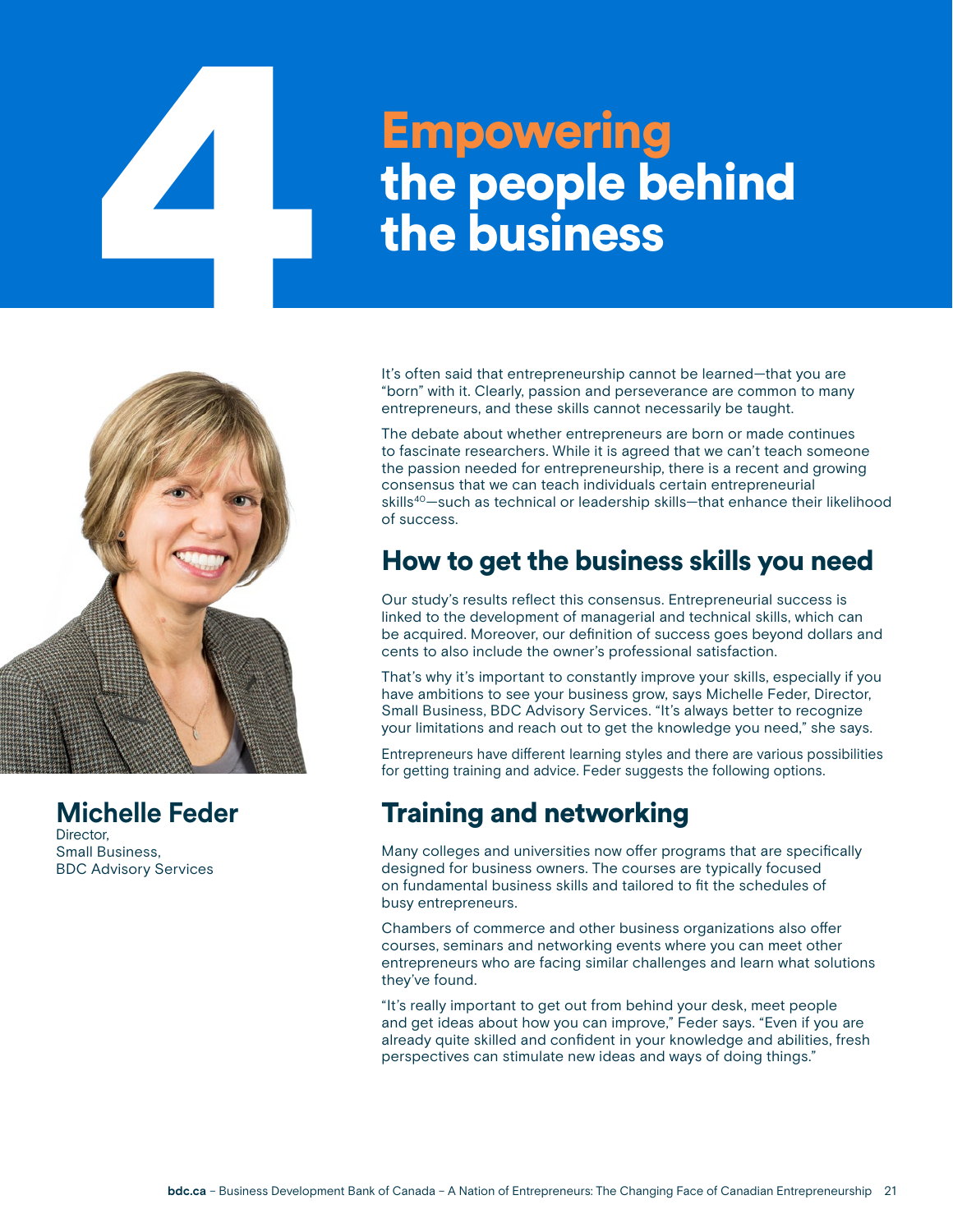### e-learning

While entrepreneurs are more educated than the Canadian population as a whole, not everyone is "enamoured with school," Feder says. Some people prefer to learn on their own, outside formal educational structures.

If this resonates with you, there's a wealth of online courses and other resources where you can learn at your own pace. For example, BDC's [Entrepreneur's Learning Centre](https://www.bdc.ca/en/articles-tools/entrepreneur-toolkit/entrepreneur-learning-centre/pages/default.aspx) offers free courses on such topics as financing your business, financial management and operational efficiency.

# **Coaching**

A business coach, who is typically a former successful entrepreneur or corporate executive, works with you to improve your managerial skills by providing advice as you work.

"It's learning by doing, and then reflecting on what worked, what didn't and why," Feder says. "That's a really favourable learning style for a lot of entrepreneurs."

She adds a coach can hold you accountable for doing day-to-day tasks that add up to big improvements in your business. She says business owners that have worked with a BDC coach report finding the experience surprisingly impactful.

"They feel more capable. They make better business decisions and are more in control."

# Advisory boards and mentors

An [advisory board](https://www.bdc.ca/en/articles-tools/business-strategy-planning/manage-business/pages/how-set-up-advisory-board-business.aspx) is an informal group of experts that meets regularly to act as a sounding board, hold you accountable, provide advice and fill in gaps in your expertise. Board members are typically experienced executives who are willing to help for modest or no compensation.

For small companies and start-ups, [a mentor](https://www.bdc.ca/en/articles-tools/business-strategy-planning/manage-business/pages/how-find-business-mentor-tips-young-entrepreneurs.aspx) can provide a similar service.

"Consistently learning and applying solid business skills are critical to business success," Feder says. "Whether you are building your knowledge of financial management, human resources or sales and marketing, reach out to trusted advisors who can help when you need it."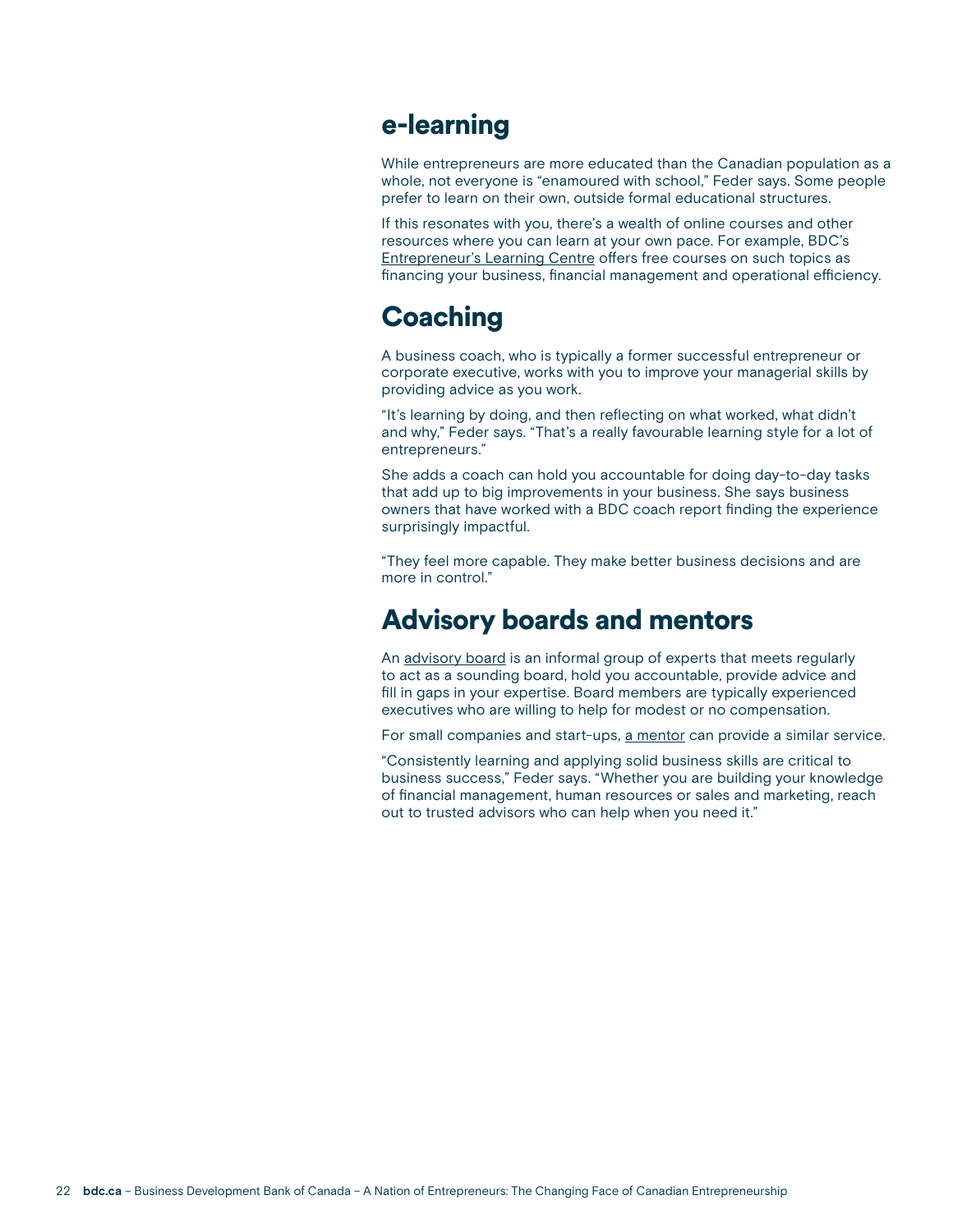

" It takes a bit of humility to know you need help. We realized we needed **more expertise to take our**<br>"Tammy Zilberberg **and all company to the next level."**<br>Tammy Zilberberg

# Case study

# **Kidcentral Supply**

# **How outside advice helped propel this business to the next level**

Boris and Tammy Zilberberg were grappling with a problem many business owners would envy. Their wholesale children's products business Kidcentral Supply was growing so quickly they were struggling to keep up.

"It felt like we were the conductors of a runaway train, going at full speed, and it was hard to gain control of it," Boris says.

Sales were growing at an astonishing pace, jumping 10-fold in the previous decade. But the growth was so fast, it was creating its own challenges. The Zilberbergs had to say no to several large new retail opportunities because they weren't sure they could fulfill the extra orders.

### "A light bulb went off"

Boris and Tammy came up with a solution—arranging management training for key personnel with the help of BDC. The Zilberbergs connected with a team of experts from the Growth Driver Program, a specialized advisory service working exclusively with mid-sized businesses that have strong growth potential and ambition.

There, the couple quickly had an important revelation that changed the course of their business. "We realized it wasn't just our managers who needed training," Tammy says. "We did, too."

"A light bulb went off," Boris says. "It takes a bit of humility to know you need help. We realized we needed more expertise to take our company to the next level."

### Training paid off

The revelation led the pair to embark on a three-year journey with the Growth Driver Program. Tammy and Boris are still only partway through the consulting engagement, but the investment has already paid off in multiple ways.

Notably, Boris and Tammy were able to achieve their original goal of improving their team's management skills. This allowed managers to increase their responsibility for dayto-day operations, freeing Tammy and Boris to focus on big-picture opportunities.

Getting outside advice was humbling, but Boris and Tammy agree it was key for taking Kidcentral to a new stage of growth. "It helped us think outside the box," Tammy says. "It allowed us to look at opportunities we wouldn't have looked at before, and it gave us the ability to take advantage of them."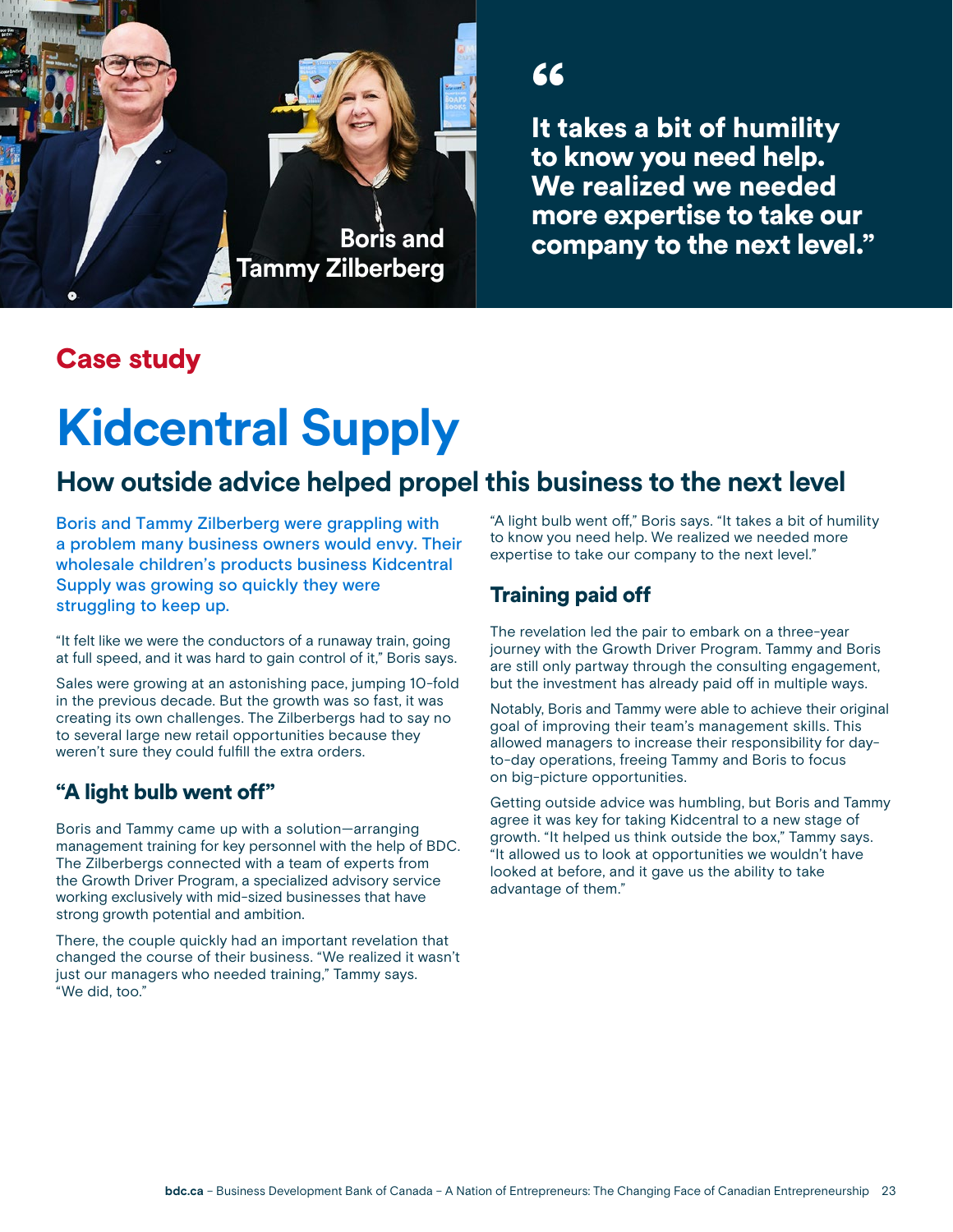# Conclusion

### Skills are at the heart of success

While the last 20 years have seen a decrease in the number of Canadians starting a business, the trend now appears to be changing. Entrepreneurship has been on the rise for three of the past four years. This revival has been driven by a growing number of women, newcomers, younger and older adults, and highly educated Canadians all turning to entrepreneurship as a career.

Many Canadians now dream of starting their own business. However, being an entrepreneur remains a tough occupation; only half of new companies are still in business after 10 years.

So what makes the difference between an entrepreneur who succeeds and one who does not? While entrepreneurial success depends partially on the business owner's innate passion and perseverance, it also relies on his or her managerial and technical skills—competencies that can be acquired through training, coaching and mentorship.

Our study finds that entrepreneurs with stronger managerial and technical skills achieve better business performance. Indeed, a one-point increase in managerial skills raises the probability of being a high performer by 3.1%, while a one-point increase in technical skills increases this probability by 2.9%. Entrepreneurs should therefore think about investing in their own coaching and training as an investment in their future business success.

As Canada's only bank devoted exclusively to entrepreneurs, our mission is to promote and support Canadian entrepreneurship. For the last 75 years, we have supported small and medium-sized businesses to help them succeed. We understand that it is the entrepreneurs behind these companies who make them progress. We hope the readers of this report will be inspired to invest in themselves and acquire the skills they need to build companies that can compete on the world stage.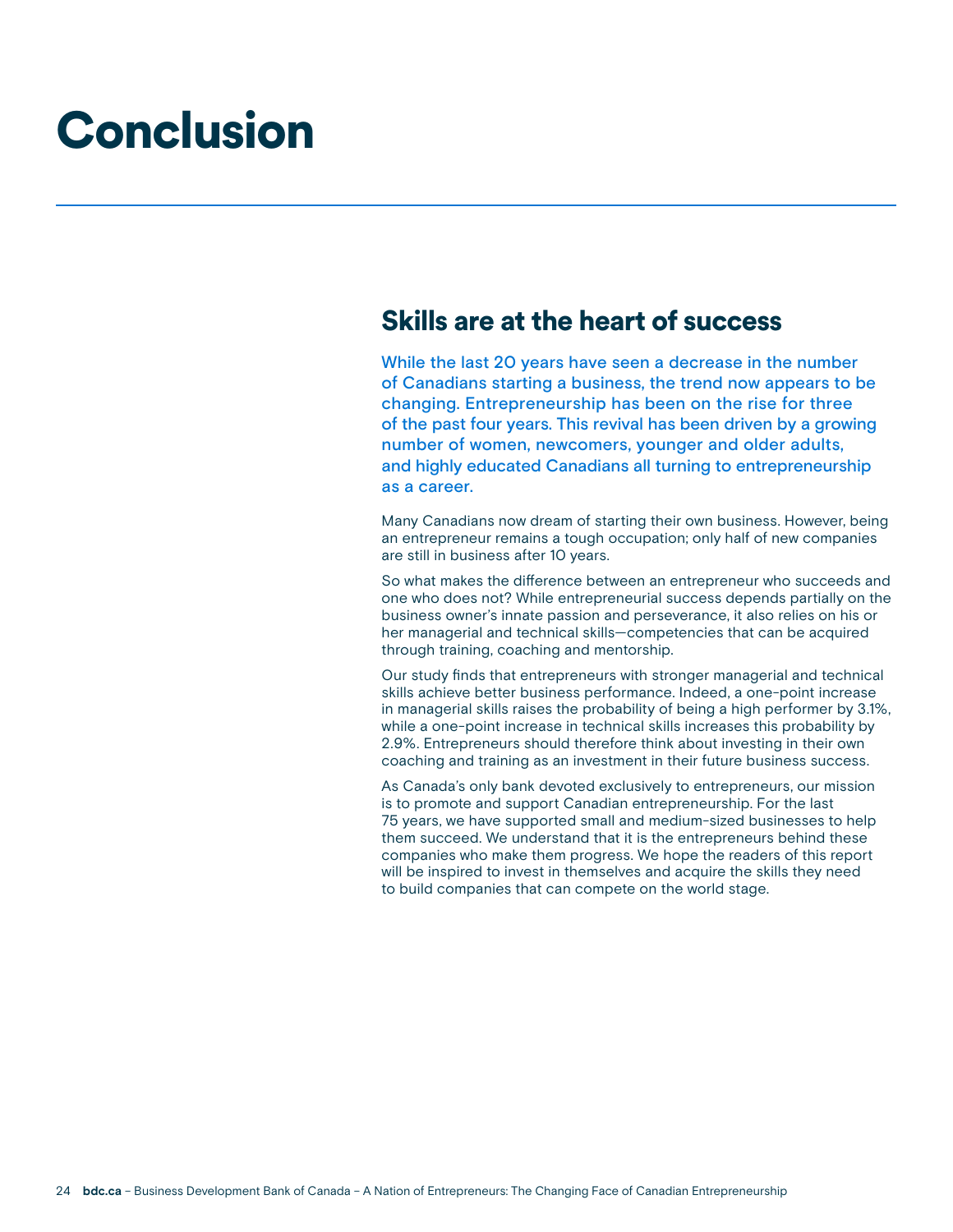# **Methodology**

The results of this study come from two online surveys, econometric analysis and the update of BDC's Index of New Entrepreneurial Activity.

### Survey on the perceptions of Canadian entrepreneurs

The BDC Research and Economic Analysis team developed a questionnaire to evaluate Canadians' perceptions of entrepreneurs. BDC asked Delvinia to conduct an online survey of the general population from April 1 to April 6, 2019, with 1,006 respondents across Canada. Delvinia invited the members of the AskingCanadians panel to participate in this survey. The sample is representative of the Canadian working-age population. For comparison purposes, a probability sample of this size would carry a margin of error of ±3.1 percentage points, 19 times out of 20.

## Survey on entrepreneurial skills

The BDC Research and Economic Analysis team developed a questionnaire to assess the skills of entrepreneurs and their level of success. BDC then asked Maru/Blue to conduct an online survey from April 22 to May 3, 2019, with 1,025 business owners across Canada. Members of the Maru/Blue Panel received an email invitation to complete the survey.

The results were weighted by region and size of business to ensure findings were representative of Canadian small and mid-sized businesses. For comparison purposes, a probability sample of this size would carry a margin of error of ±3.1 percentage points, 19 times out of 20.

# BDC's Index of New Entrepreneurial Activity

Inspired by the Kauffman Indicators of Entrepreneurship<sup>41</sup> in the United States, BDC used a similar methodology and created its own Index of New Entrepreneurial Activity. This index measures the yearly appearance of new independent workers who hire employees. It allows us to obtain up-to-date information about individuals creating businesses in Canada.

The BDC index is based on Statistics Canada's Labour Force Survey (LFS). The LFS is a monthly survey of a sample of 54,000 households across Canada. It takes information from all household members who are 15 years old or older, and who are civilian workers or are unemployed and actively looking for a job. These results give us the number of individuals who have become independent workers within the past 12 months and who have employees working for them. We consider that these independent workers are in fact entrepreneurs, as opposed to those who work for themselves and do not hire employees.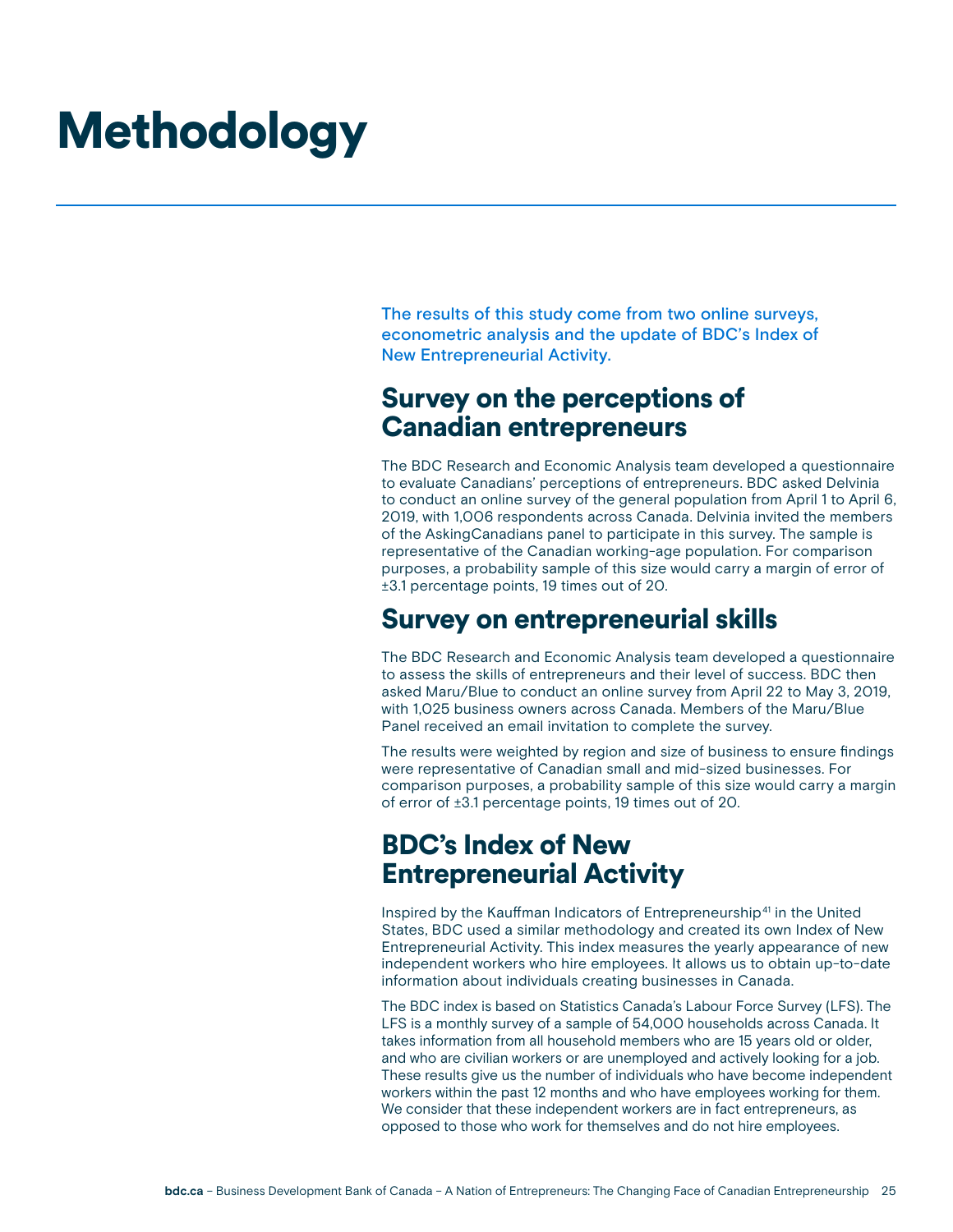BDC's Index of New Entrepreneurial Activity measures new independent workers with employees as a proportion of the total labour force. For instance, in 2011, 43,200 Canadians became independent workers and also hired employees, out of a total of 18,699,400 Canadians in the labour force. That year, the BDC Index of New Entrepreneurial Activity stood at 0.23% (43,200/18,699,400). In other words, one out of 430 Canadians started a business in 2011.

### Econometric model

This study investigates the impact of management and technical skills on different success indicators. The analysis was conducted using a series of multinomial logistic regressions.

Four success indicators were used. They were the probability of experiencing high sales growth, the probability of experiencing high profit growth, the probability of being a high performer relative to other businesses and the probability of being highly satisfied running a business.

We defined high sales or profit growth as average annual growth of 10% or more over the last three years. We defined high performers as businesses reporting higher than average annual growth in sales, profit and employment compared to other businesses in their sector of activity. Satisfaction was defined as entrepreneurs reporting that they enjoy managing their business, are satisfied with their business progress or are very motivated about working in their business every day.

To define the management and technical scores, we asked entrepreneurs to rate their level of knowledge or competence related to five technical and 11 managerial skills. The average score was then used as a predictor.

Technical skills were as follows:

- financial management
- sales and marketing
- human resources management
- operations management
- strategic planning

Managerial skills were regrouped under four categories:

- organizational management
- leadership and people management
- innovation
- networking

Annex A presents the questions used in the survey to measure the skills.

We used a multivariate logistic regression model to isolate the impact of managerial and technical skills, while controlling for other factors that may have an impact on success. These control variables include the company's number of employees, annual sales, main sector of activity, age and location; its owners' experience, level of education, gender and age; and the number of owners and type of ownership. The regression equations measure whether the variables of interest—the managerial and technical skills—are statistically significant predictors of success with p-values equal to or below 10%. The detailed regression results are available from the authors upon request.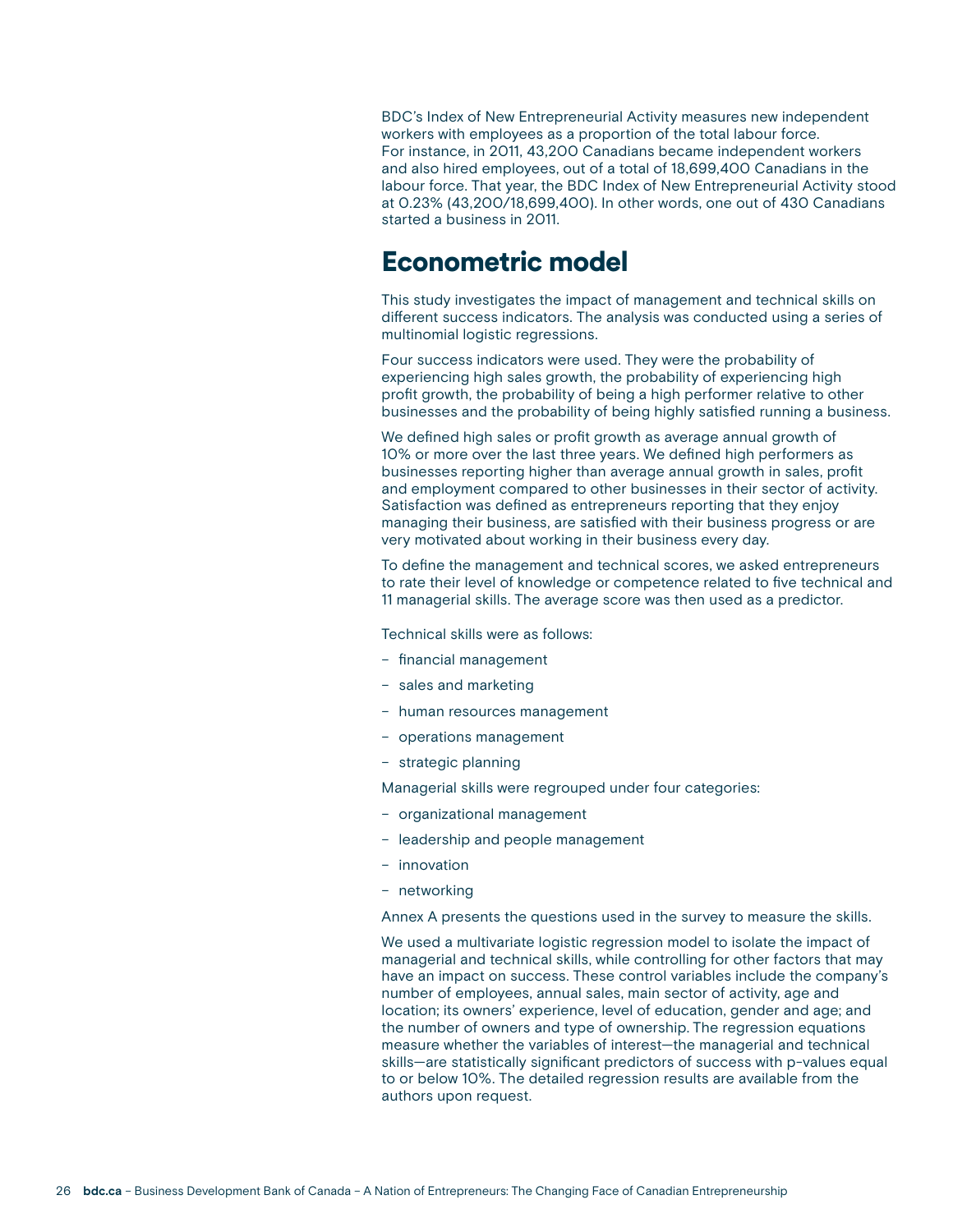# Annex A

# 1. Question on technical competencies and knowledge

How do you evaluate your **level of knowledge** in each of the following areas?

*Please use a scale of 0 to 10, where 0 means you have "no knowledge" and 10 means you have "extensive knowledge" in this field.*

- a) Financial management
- b) Sales and marketing
- c) Human resources management
- d) Operations management
- e) Strategic planning

## 2. Questions on managerial competencies

A. To what extent do you agree with the following statements regarding **organizational management**?

*Please use a scale of 0 to 10, where 0 means "strongly disagree" and 10 means "strongly agree."* 

- a) One of my strengths is managing several tasks at the same time.
- b) I set and follow realistic objectives and a monthly action plan.
- c) I am skilled at making well-informed decisions, even under uncertain conditions.
- B. To what extent do you agree with the following statements regarding **leadership and people management**?

*Please use a scale of 0 to 10, where 0 means "strongly disagree" and 10 means "strongly agree."* 

- a) I am highly skilled at delegating work to others and following up on the results.
- b) I am good at coordinating and motivating people.
- c) I have regular and effective conversations and meetings with my employees.

C. To what extent do you agree with the following statements regarding **innovation**?

*Please use a scale of 0 to 10, where 0 means "strongly disagree" and 10 means "strongly agree."* 

- a) I am skilled at recognizing business opportunities and developing new ideas.
- b) I understand the steps involved in implementing changes in my business.
- c) I believe it is important to constantly look for new ways to do things.
- D. To what extent do you agree with the following statements regarding **networking**?

*Please use a scale of 0 to 10, where 0 means "strongly disagree" and 10 means "strongly agree."* 

- a) I have a strong network of people (peers, experts, etc.) whom I can ask for advice.
- b) I know how to surround myself with skilled people in specific fields.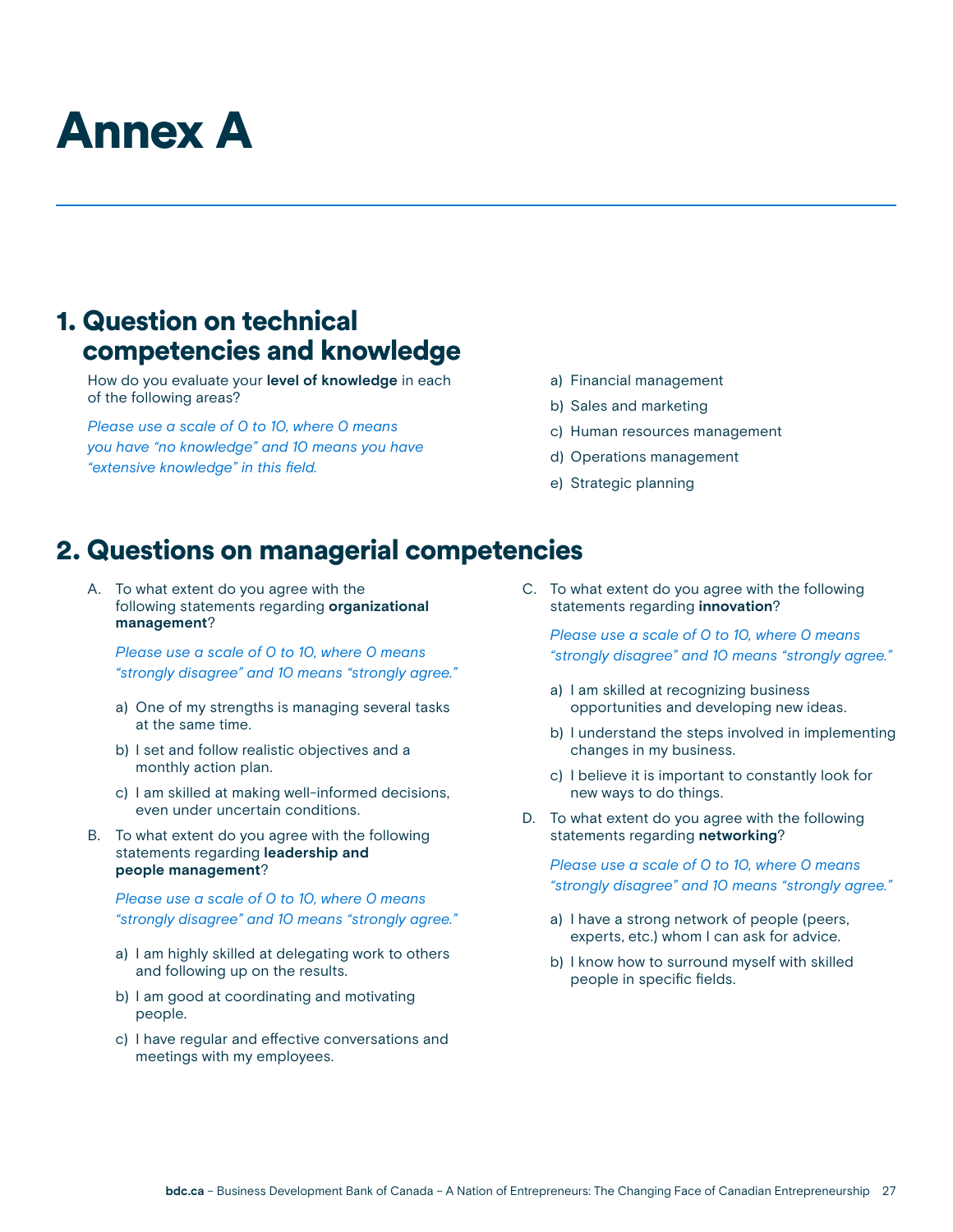# Endnotes

- <sup>1</sup> Innovation, Sciences and Economic Development (ISED), *Key Small Business Statistics* (Ottawa: ISED, January 2019). Small businesses are defined as establishments with one to 99 employees. Mid-sized businesses are defined as establishments with 100 to 499 employees.
- $2$  Ibid.
- <sup>3</sup> Ibid.
- SMEs accounted for slightly over 50% of Canada's gross domestic product in 2017, when Canada's nominal gross domestic product totalled \$2.1 trillion.
- <sup>5</sup> Canada ranks third in the world on the Washington-based Global Entrepreneurship and Development Institute's index, after the United States and Switzerland. Canada ranks 12th out of 49 countries on the Londonbased Global Entrepreneurship Monitor (GEM) in terms of total earlystage entrepreneurial activity, and second among all innovation-oriented countries. In terms of established businesses, Canada ranks 34th among all GEM countries and 13th among all innovation-oriented countries. Canada ranks third on the World Bank's Ease of Starting a Business Index and fourth out of 16 countries on the Conference Board of Canada's Ease of Entrepreneurship Index.
- Examples include John Molson, Harrison and Wallace McCain, Joseph-Armand Bombardier, Lise Watier, Linda Hasenfratz, and Manjit Minhas.
- According to the most recent data, small businesses in the United States accounted for 47% of all private-sector jobs, 46% of gross domestic product and 33% of export value. These ratios are 90%, 50% and 42% in Canada, respectively. Source: "Facts & Data on Small Business and Entrepreneurship," Small Business & Entrepreneurship Council, accessed August 8, 2019, [https://sbecouncil.org/about-us/facts-and-data.](https://sbecouncil.org/about-us/facts-and-data)
- See the methodology section of this report for details on the index's calculation.
- We define entrepreneurs as independent workers-including those who own businesses—who have paid employees.
- Bank of Canada, Trends in Firm Entry and New Entrepreneurship in Canada (Ottawa: October 2015). [https://www.bankofcanada.ca/wp-content/](https://www.bankofcanada.ca/wp-content/uploads/2015/10/dp2015-11.pdf) [uploads/2015/10/dp2015-11.pdf.](https://www.bankofcanada.ca/wp-content/uploads/2015/10/dp2015-11.pdf)
- Steven Globerman and Jason Clemens, Demographics and Entrepreneurship: Mitigating the Effects of an Aging Population (Vancouver: Fraser Institute, May 2018). [https://www.fraserinstitute.org/sites/default/](https://www.fraserinstitute.org/sites/default/files/demographics-and-entrepreneurship-full.pdf) [files/demographics-and-entrepreneurship-full.pdf.](https://www.fraserinstitute.org/sites/default/files/demographics-and-entrepreneurship-full.pdf)
- $12$  As incumbent businesses swat away smaller players, we observe a higher concentration in almost every major industry. A more concentrated market structure makes it more difficult for start-ups to compete against bigger players.
- <sup>13</sup> Shutao Cao, Mohanad Salameh, Mai Seki and Pierre St-Amant, Trends in Firm Entry and New Entrepreneurship in Canada (Ottawa: Bank of Canada, October 2015). [https://www.bankofcanada.ca/wp-content/](https://www.bankofcanada.ca/wp-content/uploads/2015/10/dp2015-11.pdf) [uploads/2015/10/dp2015-11.pdf.](https://www.bankofcanada.ca/wp-content/uploads/2015/10/dp2015-11.pdf)
- Sylvain Leduc, "Seeking Gazelles in Polar Bear Country." Speech to the Sherbrooke Chamber of Commerce, October 3, 2017. [https://www.](https://www.bankofcanada.ca/2017/10/seeking-gazelles-in-polar-bear-country/) [bankofcanada.ca/2017/10/seeking-gazelles-in-polar-bear-country/.](https://www.bankofcanada.ca/2017/10/seeking-gazelles-in-polar-bear-country/)
- Industry concentration in the U.S., measured using the Herfindahl-Hirschman Index, shows a steady increase from the late 1990s. Moreover, increased concentration is widespread across all industries. See Gustavo Grullon, Yelena Larkin and Roni Michaely, "Are US Industries Becoming More Concentrated?" *Review of Finance*, 23, 4 (2019): 697.
- <sup>16</sup> Sylvie Ratté, *The Scale Up Challenge: How Are Canadian Companies Performing?* (Montreal: BDC, September 2016).
- BDC, Survey on the Perception of Entrepreneurship in Canada (Montreal: BDC, March 2019).
- <sup>18</sup> Millennials are Canadians born between 1981 and 2000, while Generation Z comprises Canadians born after 2000.
- While the panel we used was representative of the Canadian population as a whole, it remains a non-probabilistic web survey. A comparable probabilistic survey would have a 3.1% margin of error. This can help explain the comparatively high number of entrepreneurs in our survey (7%) compared to their proportion in the Canadian population as a whole (4.3%, according to Statistics Canada).
- <sup>20</sup> Millennials are already the largest group in the working-age population, accounting for 40% of it. As Generation Z enters the labour force, these two younger generations will account for 60% the workforce by 2025 and almost 71% by 2030. See Pierre-Olivier Bédard-Maltais and Sylvie Ratté, *Future-proof Your Business: Adapting to Technology and Demographic Trends* (Montreal: BDC, 2017).
- BDC's Index of New Entrepreneurial Activity shows that entrepreneurship is more attractive to younger people. Indeed, new entrepreneurial activity among young Canadians (25 to 44 years old) stood at 0.33%, compared to 0.14% for older Canadians (55 or older).
- $22$  The BDC's Index of New Entrepreneurial Activity shows the entrepreneurial rate among newcomers is more than double the rate for people born in Canada, standing at 0.36% for newcomers, compared to 0.17% for Canadian-born people.
- <sup>23</sup> Statistics Canada, *Immigrant Entrepreneurs as Job Creators: The Case of Canadian Private Incorporated Companies* (Ottawa: Statistics Canada, 2019).
- <sup>24</sup> Pierre-Olivier Bédard-Maltais and Sylvie Ratté, *Future-proof Your Business: Adapting to Technology and Demographic Trends* (Montreal: BDC, 2017).
- The number of women entrepreneurs is higher than the number of womenowned businesses (16%) because 21% of businesses are owned jointly by men and women. In other words, women have joint or majority ownership of 37% of businesses.
- BDC, Survey on the Perception of Entrepreneurship in Canada. Base: All respondents (n=1,006). Partial results can be found here: [https://](https://www.bdc.ca/en/blog/pages/what-canadians-think-entrepreneurs.aspx) [www.bdc.ca/en/blog/pages/what-canadians-think-entrepreneurs.aspx](https://www.bdc.ca/en/blog/pages/what-canadians-think-entrepreneurs.aspx)
- This result is obtained by extrapolating the trend shown in Figure 8. Based on the trend observed since 1978, parity could be achieved as early as 2032. However, if we use the trend observed since 2014, parity will not be reached until 2041.
- At the same time, the wage premium associated with higher skills and education may have a negative impact on entrepreneurship, as it increases the potential losses of leaving paid employment. Which effect is stronger is still an open question.
- <sup>29</sup> Innovation, Sciences and Economic Development, *Key Small Business Statistics* (Ottawa: ISED, January 2019).
- <sup>30</sup> BDC, Survey on the Perception of Entrepreneurship in Canada. Base: All respondents (n=1,006). Partial results can be found here: [https://www.bdc.](https://www.bdc.ca/en/blog/pages/what-canadians-think-entrepreneurs.aspx) [ca/en/blog/pages/what-canadians-think-entrepreneurs.aspx](https://www.bdc.ca/en/blog/pages/what-canadians-think-entrepreneurs.aspx)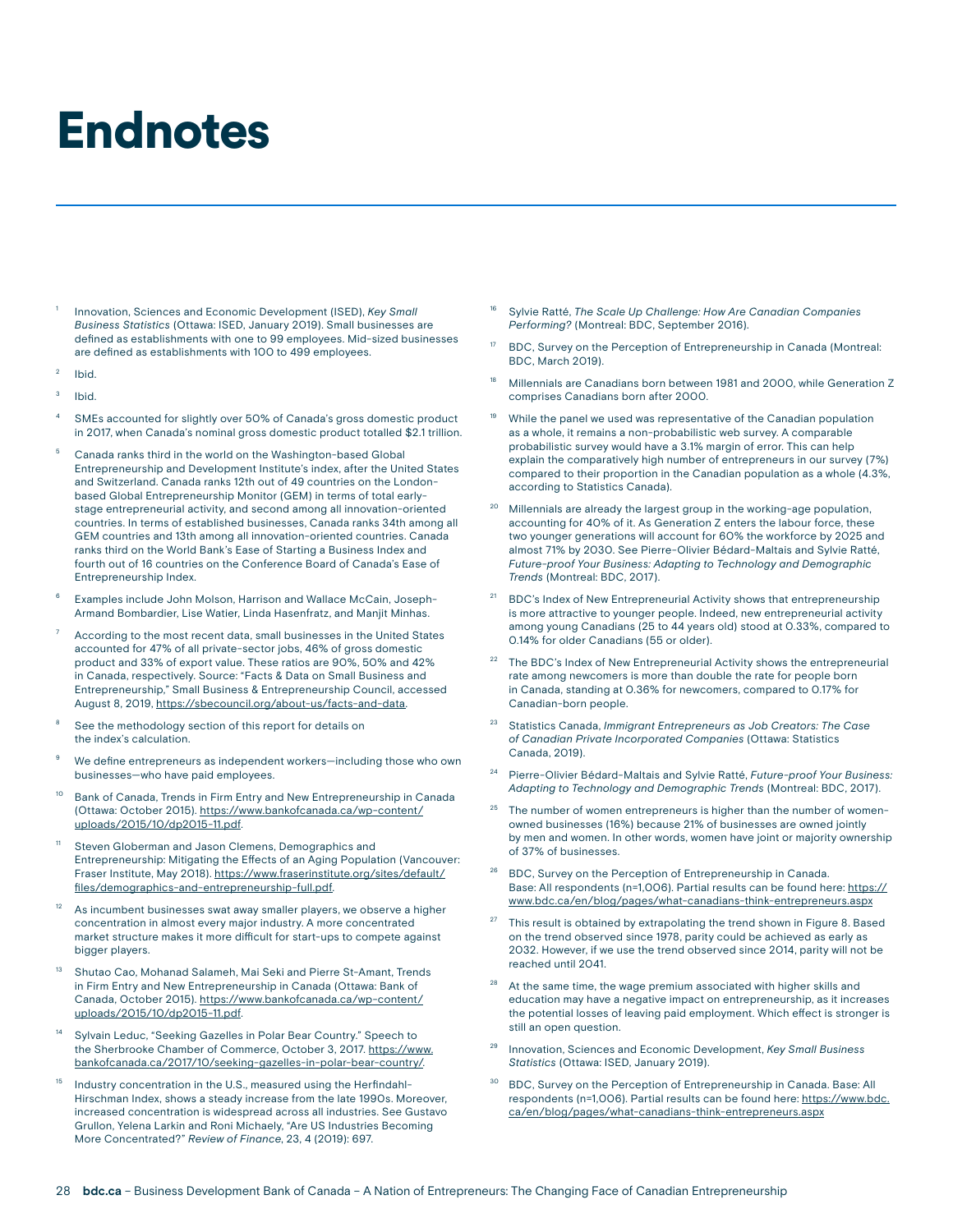- <sup>31</sup> Canadian Mental Health Association (CMHA), *Going it Alone: The Mental Health and Well-Being of Canada's Entrepreneurs* (Toronto: CMHA, 2019). [https://cmha.ca/documents/entrepreneurs-mental-health.](https://cmha.ca/documents/entrepreneurs-mental-health)
- $32$  Ibid.
- <sup>33</sup> Satisfaction was defined as entrepreneurs enjoying managing their business, being satisfied with their business progress or being very motivated about working in their business every day.
- <sup>34</sup> See Annex A for the list of technical and managerial skills.
- <sup>35</sup> We used a multivariate logistic regression model to measure the impact of technical and managerial skills on the probability of success. More details are presented in the methodology section.
- <sup>36</sup> A high performer is defined as a business reporting higher than average annual growth in sales, profit and employment, compared to other businesses in their sector of activity.
- <sup>37</sup> Detailed regression results are available upon request.
- <sup>38</sup> We define satisfaction as entrepreneurs reporting that they enjoy managing their business, are satisfied with their business progress or are very motivated about working in their business every day.
- A one-point increase in innovation and change management skills increases the probability of high sales growth by 3.0% and high satisfaction by 6.1%. A one-point increase in networking skills increases the probability of high sales growth by 1.6%. A one-point increase in organizational skills increases the probability of being highly satisfied by 3.6%.
- <sup>40</sup> For more information, see Julian Lange, et al., "Does an Entrepreneurship Education Have Lasting Value? A Study of Careers of 3,775 Alumni," *Journal of Business and Entrepreneurship*, 25, 2 (Spring 2014); Colette Henry, et al., "Entrepreneurship Education and Training: Can Entrepreneurship Be Taught?," *Education and Training*, 47, 2 (2005): 98–111; and Peter Klein and Bruce Bullock, "Can Entrepreneurship Be Taught?," *Journal of Agricultural and Applied Economics*, 38, 2 (August 2006): 429–439.
- <sup>41</sup> "The Kauffman Indicators of Entrepreneurship," Kauffman Foundation, accessed July 19, 2019.<https://indicators.kauffman.org/>.